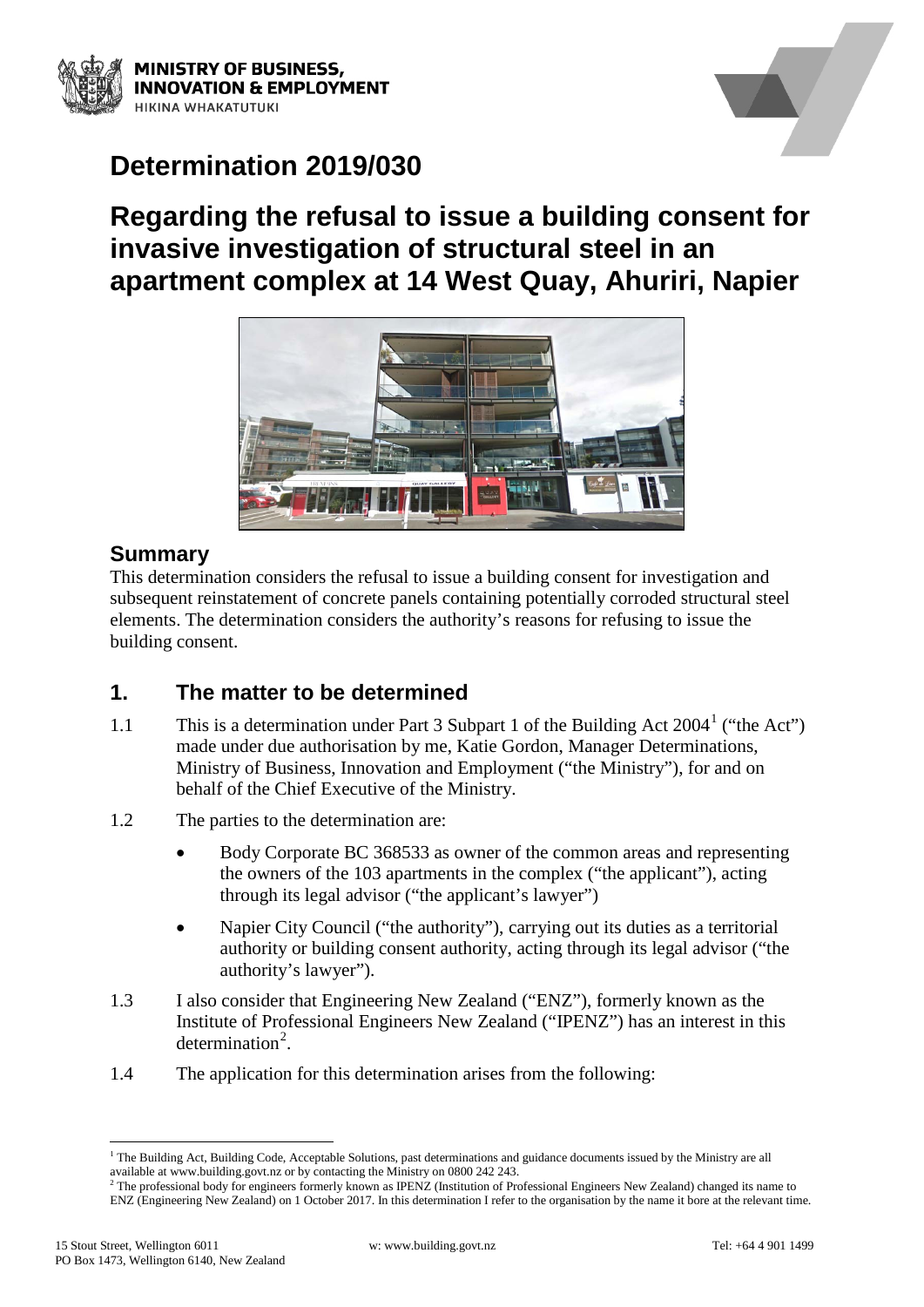- The five-storey apartment complex accommodating 103 units ("the complex") was built in 2006/2007 and some five years later various legal claims arose regarding certain aspects of the construction.
- Investigations in 2014 recorded corrosion stains at deck/wall junctions which led to concerns about the corrosion coating of concealed structural steel elements. Invasive investigations were proposed to establish the condition of steel weld plates to six sample areas of three of the blocks in the complex ("Block A, Block B and Block D").
- In February 2017, the applicant's engineers submitted an application to the authority for a building consent to undertake invasive investigation and reinstatement work, subsequently responding to three requests for further information ("RFIs").
- In April 2017, the authority refused to issue a building consent for the proposed work due to its concerns that the engineer's producer statements did not include the structural durability of the proposed work.
- 1.4.1 This determination therefore arises from the decision by the authority to refuse to issue a building consent for the proposed investigation and reinstatement, because the authority is not satisfied that the work will comply with the Building  $Code<sup>3</sup>$  $Code<sup>3</sup>$  $Code<sup>3</sup>$  in regard to structural durability of sample areas when investigation and reinstatement work is completed.
- 1.5 The matter to be determined<sup>[4](#page-1-1)</sup> is therefore the authority's exercise of powers in refusing to issue a building consent for the proposed building work for the reasons provided to the applicant.

### **1.6 The evidence**

- 1.6.1 In making my decision, I have considered the submissions from the parties, from IPENZ (now ENZ), from the consulting engineering firm for the project ("the design engineer"), and the other evidence in this matter.
- 1.6.2 Evidence considered in this determination includes producer statements and guidance provided by engineering companies and professional bodies. For clarity, this determination refers to these entities as shown in Table 1 (with abbreviations commonly used):

| <b>Engineering role</b>                                                     | <b>Title in this</b><br>determination | <b>Producer statement:</b>                                        | <b>Title</b>          |
|-----------------------------------------------------------------------------|---------------------------------------|-------------------------------------------------------------------|-----------------------|
| Design and documentation of proposed<br>investigations and reinstatement    | "design engineer"                     | PS1 - Design                                                      | "PS1"                 |
| Review of engineering design                                                | "peer review engineer"                | PS2 - Design Review                                               | "PS2"                 |
| Inspection of proposed investigations<br>and reinstatement                  | "construction engineer"               | PS4 - Construction<br>Review                                      | "PS4"                 |
| Institute of Professional Engineers New<br>Zealand/ Engineering New Zealand | "IPENZ"/ "ENZ"                        | Guidelines on<br><b>Producer Statements</b><br>(jointly produced) | "IPFNZ<br>Guidelines" |
| <b>Association for Consulting Engineers</b><br>New Zealand                  | "ACENZ"                               |                                                                   |                       |

#### **Table 1: The engineers and producer statements**

<span id="page-1-0"></span><sup>&</sup>lt;sup>3</sup> Schedule 1, Building Regulations 1992

<span id="page-1-1"></span><sup>&</sup>lt;sup>4</sup> Under sections  $177(1)(b)$  and  $177(2)(a)$  of the Act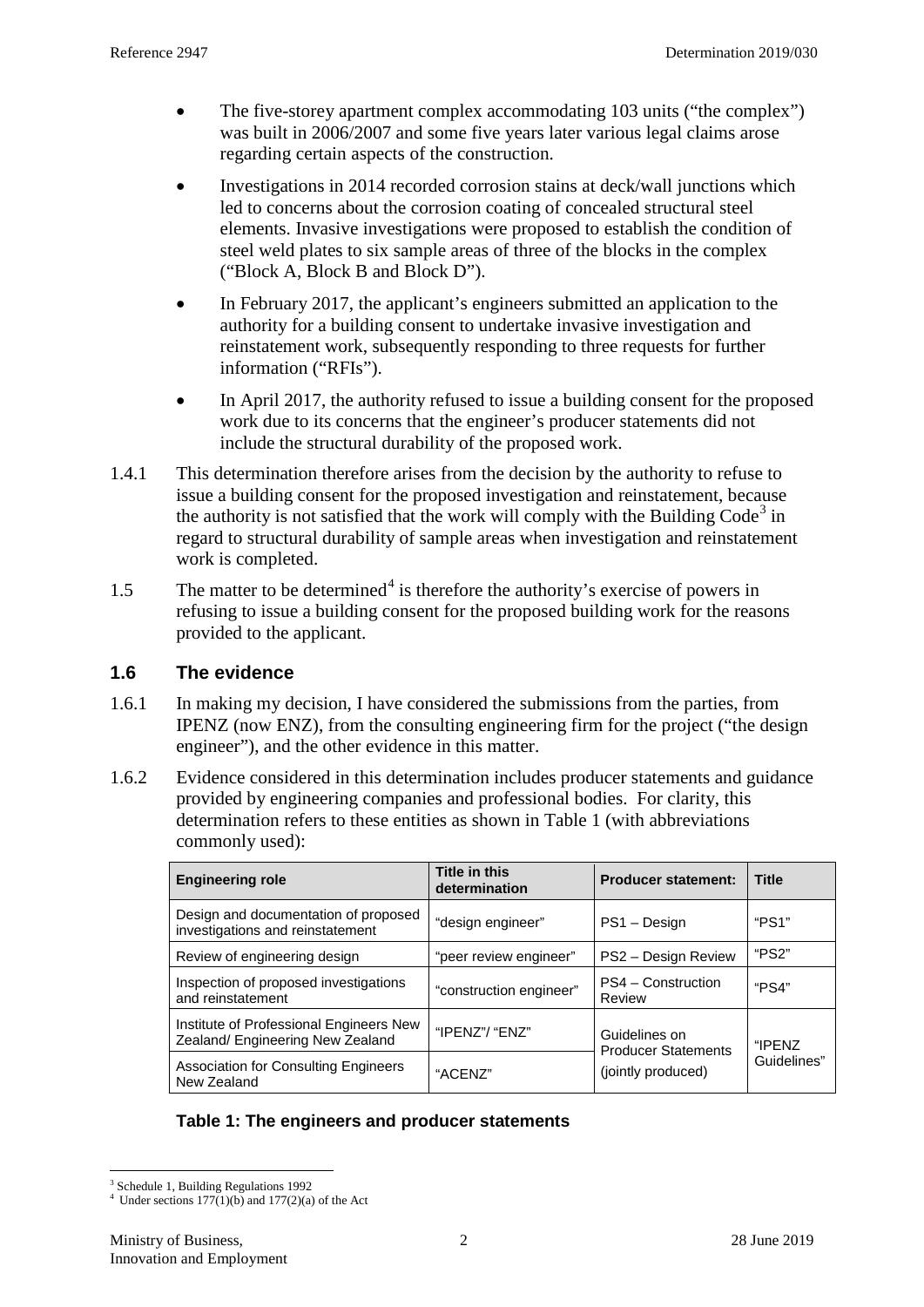1.6.3 Certain sections<sup>[5](#page-2-0)</sup> of the Building Act and the Building Code are referred to within this determination. Relevant excerpts are provided in Appendix A.

## **2. The building work and background**

2.1 The apartment complex was constructed in 2006/2007 on a former industrial site opposite the shoreline. The complex includes four five-storey-high blocks as indicated in Figure 1:



### **Figure 1: Site plan sketch**

- 2.2 The blocks include steel-framed decks attached to reinforced concrete walls and floors. Various problems have arisen since completion of the complex, including concerns about signs of corrosion to some areas of structural steel. Photographs taken in August 2014 record corrosion staining at some deck/wall junctions to Blocks A, B and D.
- 2.3 At existing deck/wall junctions, steel 'weld plates' include reinforcing bars that project from the rear and flat cleats from the front. Weld plates are cast into concrete wall panels, with cleats bolted to flanges of steel I-beam deck supports. Exposed plate faces are painted to match concrete walls.

### **2.4 The proposed building work**

- 2.4.1 Photographs taken during visual inspections on 15 August 2014 identify the six sample locations (see Figure 1) proposed for invasive investigation.
- 2.4.2 The following sketch is based on the pictorial explanation of the proposed investigation work, as included in the design engineer's technical specification:

<span id="page-2-0"></span> <sup>5</sup> In this determination, references to sections are to sections of the Act and references to clauses are to clauses of the Building Code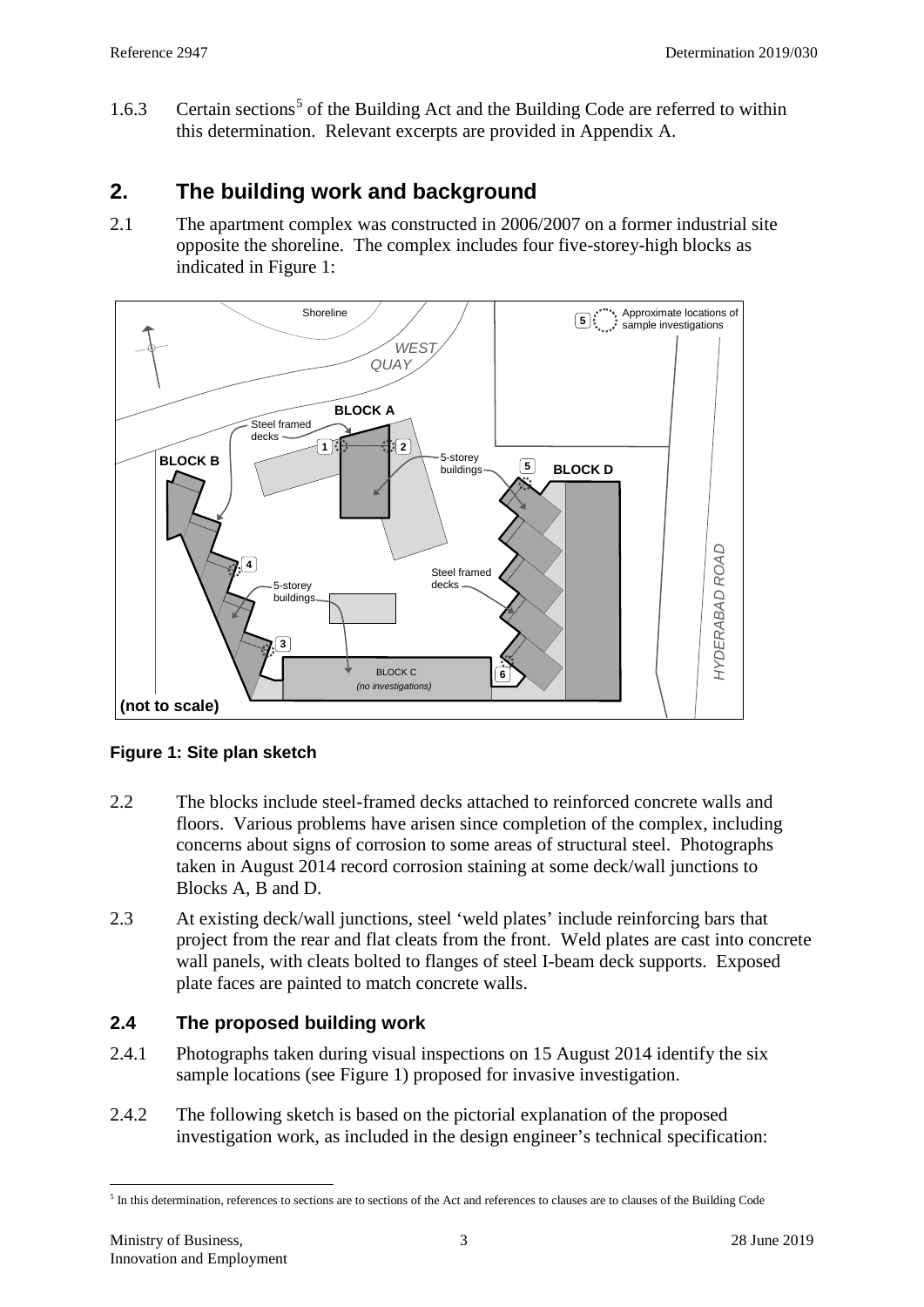

**Figure 2: Invasive investigation diagram**

- 2.4.3 As indicated in Figure 2, the proposed work generally includes:
	- temporary propping to support deck steel beams during repair work
	- removal of existing concrete around the weld plates and inspection of the steel/concrete interface behind the weld plate
	- if instructed by the construction engineer, sand blasting of weld plates to remove any existing corrosion and application of a corrosion-resistant coating
	- reinstatement of demolished concrete using non-shrink repair concrete grout, with sealant applied to rebate chases along the junction line
	- 'bandage' strips glued to extend over weld plate, steel concrete interface and sealant-filled chase with existing/new concrete junction prior to repainting.

#### **2.5 The consent application and documentation**

- 2.5.1 The applicant applied for a building consent on 16 February 2017, with the application documentation by the design engineer including:
	- consent drawings (architect's original drawings with engineering notes added)
	- photographs dated 15 August 2014 of the six sample locations (see Figure 1)
	- the technical specification for the proposed work
	- producer statements (PS1 Design) for Blocks A, B and D
	- letter from the construction engineer, confirming engagement to inspect the work and to issue a PS4 – Construction Review for the work on completion.
- 2.5.2 A producer statement (PS1 Design) in respect of 'invasive testing of panel end weld plates' was provided for each of the three blocks, with each statement referencing the applicable drawings. In other respects, the statements dated 14 February 2017 were identical and were limited to compliance with Clause B1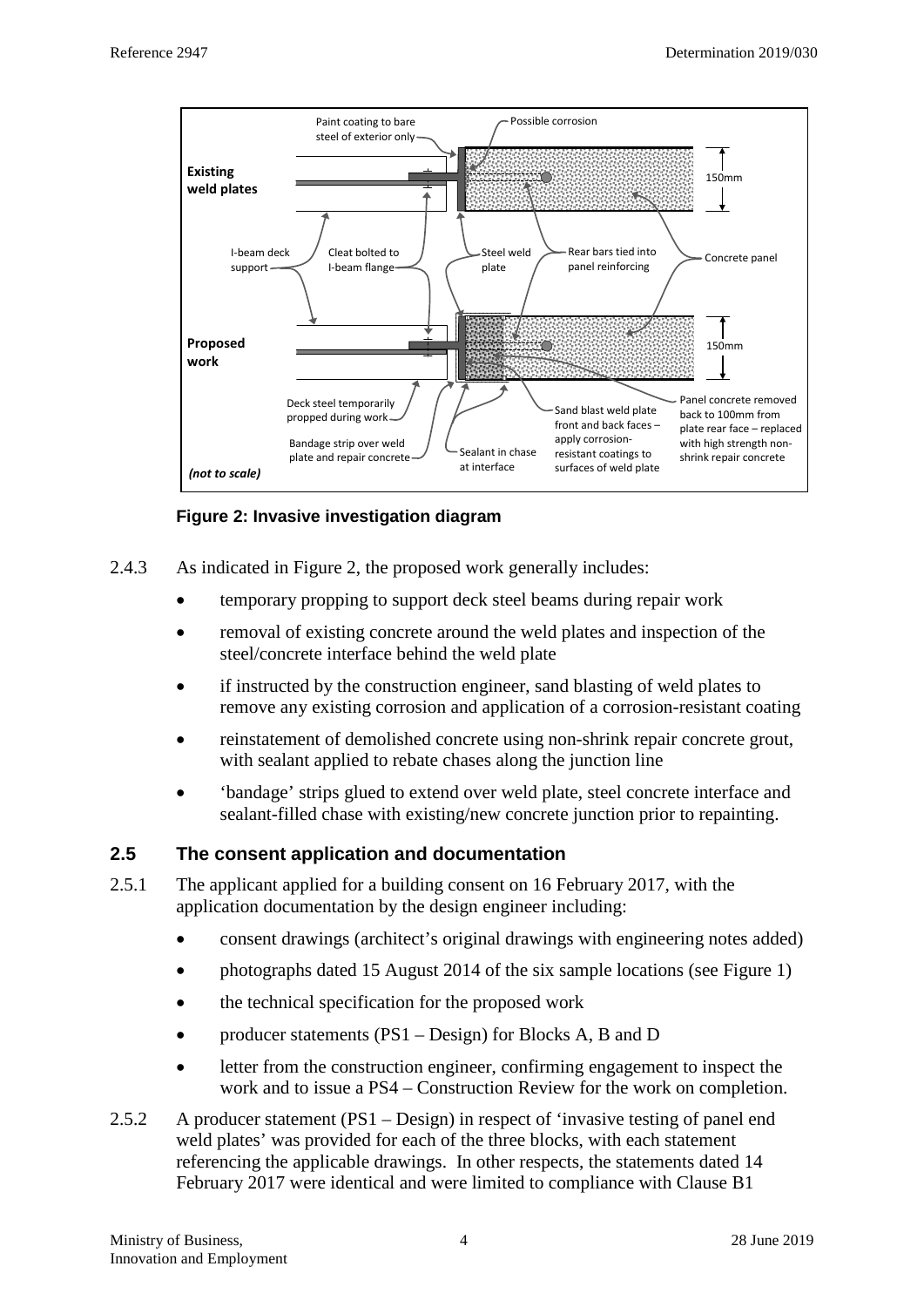Structure of the Building Code. Each stated that the design engineer believed on reasonable grounds that the building work:

...if constructed in accordance with the drawings, specifications, and other documents provided or listed in the attached schedule, will comply with the relevant provisions of the Building Code...

#### **2.6 The authority's first request for further information "RFI no.1"**

- 2.6.1 Following receipt of the building consent application the authority requested further information. It asked for compliance with Clause B2 Durability (hereafter referred to as 'Clause B2') to be addressed in producer statements to be provided by the design engineer. In response, the design engineer provided three identical letters dated 20 February 2017; one for each block.
- <span id="page-4-3"></span>2.6.2 The letters informed the authority that the producer statements could not include Clause B2 because there 'is no effective verification method for Clause B2 contained within the Building Code.' However, the design engineer added the following information about compliance of the building work with Clause B2:
	- Concrete durability (including concrete grades, strengths, and cover to reinforcement) have [sic] been selected in accordance with NZS 3101:2006 Part  $1<sup>6</sup>$  $1<sup>6</sup>$  $1<sup>6</sup>$  section 3.
	- (ii) Structural steelwork protection (where this is required) to be upgraded from that existing has been specified in accordance with NZS  $3404.1:2009<sup>7</sup>$  $3404.1:2009<sup>7</sup>$  $3404.1:2009<sup>7</sup>$  section 5 and AS/NZS 2312:2002 $^8$  $^8$ , this latter being formulated on a "time to first maintenance" basis.

### **2.7 The authority's second request for further information "RFI no.2"**

- 2.7.1 In a letter to the applicant dated 15 March 2017, the authority sought further information in relation to the building consent application. Comments included the following (in summary):
	- additional information/clarification is required to demonstrate compliance with Clause B2
	- the maximum \$200,000 liability stated in the producer statements is considered insufficient to cover the extent of proposed work
	- the upgrading of corrosion coatings and concrete reinstatement should be included in the producer statements
	- a producer statement PS2 Design Review is required for the design.
- 2.7.2 The design engineer responded on 31 March 2017 attaching:
	- a producer statement (PS1 Design) dated 20 March 2017 amended to note that the statement was issued in respect of 'invasive testing of panel end weld plates plus associated reinstatement' and revision of the maximum liability from \$200,000 to \$500,000
	- a new version dated 20 March 2017 of the supplementary letter previously provided with RFI no.1, updated to include calculations prepared by the design engineer relating to durability of concrete and structural steelwork protection

<span id="page-4-0"></span><sup>&</sup>lt;sup>6</sup> New Zealand Standard NZS 3101:2006 Concrete Structures - Part 1: The Design of Concrete Structures  $^7$  New Zealand Standard NZS 3404.1:2009 Steel structures - Materials, fabrication, and construction

<span id="page-4-1"></span>

<span id="page-4-2"></span><sup>8</sup> Joint Australian/ New Zealand Standard AS/NZS 2312.1:2002 Guide to the protection of structural steel against atmospheric corrosion by the use of protective coatings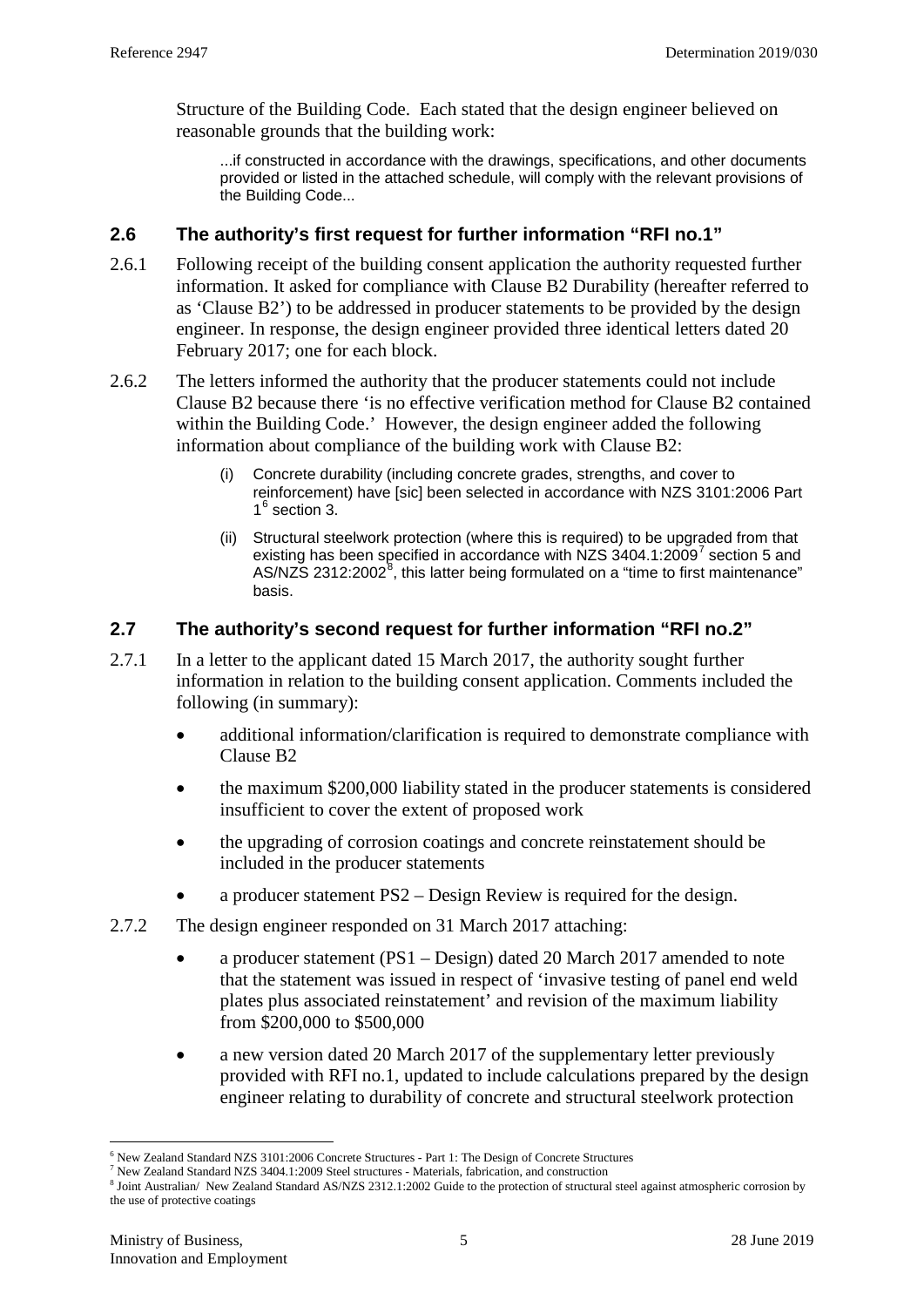- consent documentation and structural calculations stamped as approved by the peer review engineer on 20 March 2017
- a producer statement (PS2 Design Review) dated 17 March 2017 for the proposed building work.

#### **2.8 The authority's third request for further information "RFI no.3"**

- 2.8.1 In a letter to the applicant dated 3 April 2017, the authority continued to maintain that the producer statements were incomplete in relation to Clause B2. The authority also asked for the limitation of liability clause to be removed from the producer statement.
- 2.8.2 The design engineer met with the authority on 4 April 2017 and on 5 April emailed drafts for the authority's consideration prior to formalising the response to RFI no. 3. The engineer proposed (in summary):
	- further expansion of the supplementary letter
	- amending the section 6 form of the consent application to refer to the Clause B2 row in the table to the supplementary letter
	- amending the producer statement (PS1) to refer to the supplementary letter and to revise the maximum liability from \$500,000 to \$1,000,000.
- <span id="page-5-1"></span>2.8.3 I have seen no response from the authority to the above draft proposals but in a letter to the authority dated 12 April 2017, the design engineer formally responded to RFI no.3 attaching:
	- supplementary letter dated 11 April 2017, with item (c) expanded to note that the attached calculations (which had previously been submitted in response to RFI no.2):

...demonstrate that the structural elements affected by the invasive testing and associated reinstatement will, in terms of its design, satisfy the 50-year durability requirement [my emphasis] as per the aforementioned standards.

- producer statement (PS1) dated 11 April 2017 amended to:
	- o include as condition (iii) that the statement is subject to:

associated durability (B2) requirements being demonstrated in terms of the attached letter dated 11/4/17 [the supplementary letter]

o revise the design engineer's professional indemnity insurance from \$500,000 to \$1,000,000, with the footnote including:

> ...Liability under this statement accrues to the design firm only. The total maximum amount of damages payable arising from this statement and all other statements provided to the Building Consent Authority in relation to this building work, whether in contract, tort or otherwise (including negligence) is limited to the sum of \$1,000,000.

• an amended version of the table in part 6 of the consent application, indicating that standards NZS 3101, NZS  $3404$  and 'Other'<sup>[9](#page-5-0)</sup> were identified as the means of compliance with Clause B2.

<span id="page-5-0"></span> <sup>9</sup> Joint Australian/ New Zealand Standard AS/NZS 2312.1:2014 Guide to the protection of structural steel against atmospheric corrosion by the use of protective coatings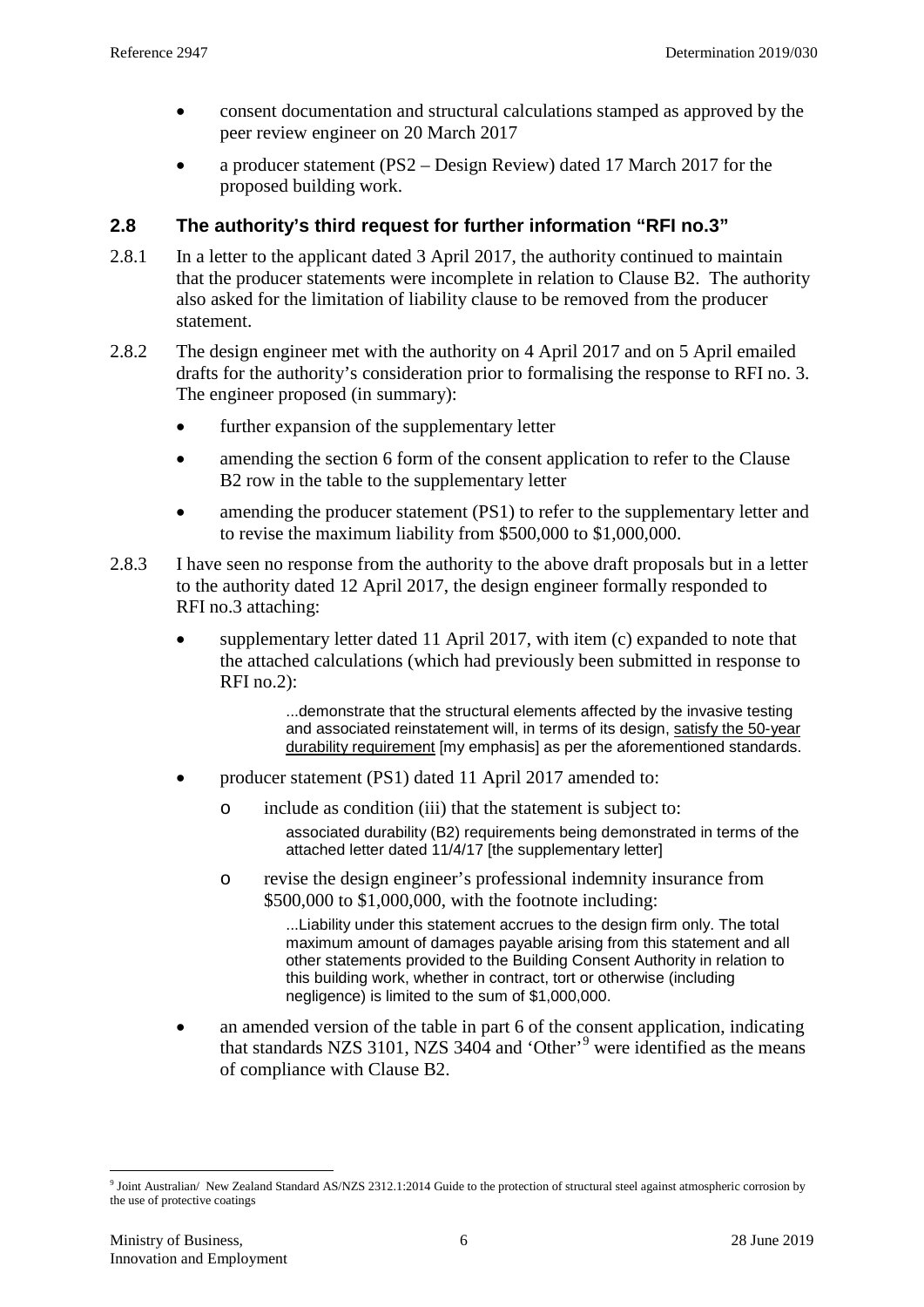### **2.9 The refusal to issue a building consent**

2.9.1 An undated document headed "Refusal of application for building consent" records the authority's decision to refuse to issue a building consent for the application because it:

> ...is not satisfied on reasonable grounds that clause B2 would be met if the building work were properly completed in accordance with the plans and specifications that accompany the application.

- 2.9.2 There were two reasons provided for refusal; 'Reason 1 B2 Durability' and 'Reason 2 – Limitation of liability'.
- 2.9.3 Regarding the first reason, the authority noted the following (in summary):
	- because it 'does not have the internal engineering expertise', the authority is reliant on the advice and expertise of the design engineer
	- the producer statement (PS1) certifies Clause B1 only, with Clause B2 limited to a reference to a supplementary letter
	- if the design engineer is unable to certify Clause B2 compliance, without any caveats, the authority cannot be satisfied in accordance with section 49(1).
- 2.9.4 Regarding the second reason for refusal, the authority noted the following (in summary):
	- the limitation of liability clause in the PS1 states that 'liability under this statement accrues to the design firm only' with the maximum amount of damages payable being limited to the sum of \$1,000,000
	- with its lack of internal expertise and reliance on the producer statement, the authority considered that if the design engineer is insistent on limiting its liability as set out in the PS1 then the authority cannot be satisfied on reasonable grounds that the provisions of the Building Code would be met if the building work were properly completed in accordance with the plans and specifications that accompany the application.

## **2.10 The application for determination and further information**

- 2.10.1 The Ministry received an application for a determination on 18 May 2017 which was accepted on 22 May 2017.
- 2.10.2 In an email to the parties dated 21 June 2017, the Ministry notified the parties that IPENZ would be added as a person with an interest in this determination. Subsequent responses confirmed that the parties had no issues with IPENZ proposing to make a submission by 21 July 2017.
- <span id="page-6-0"></span>2.10.3 Correspondence ensued between the Ministry and the parties with a view to clarifying issues raised by the refusal and subsequent submissions. The content of that correspondence is summarised in Appendix B.

## **3. Submissions and responses by applicant and authority**

### **3.1 The applicant's initial submission**

3.1.1 The applicant's lawyer set out the background to the dispute and outlined the building work proposed, and then addressed the reasons provided by the authority for its refusal to issue a building consent. The applicant considered the authority had not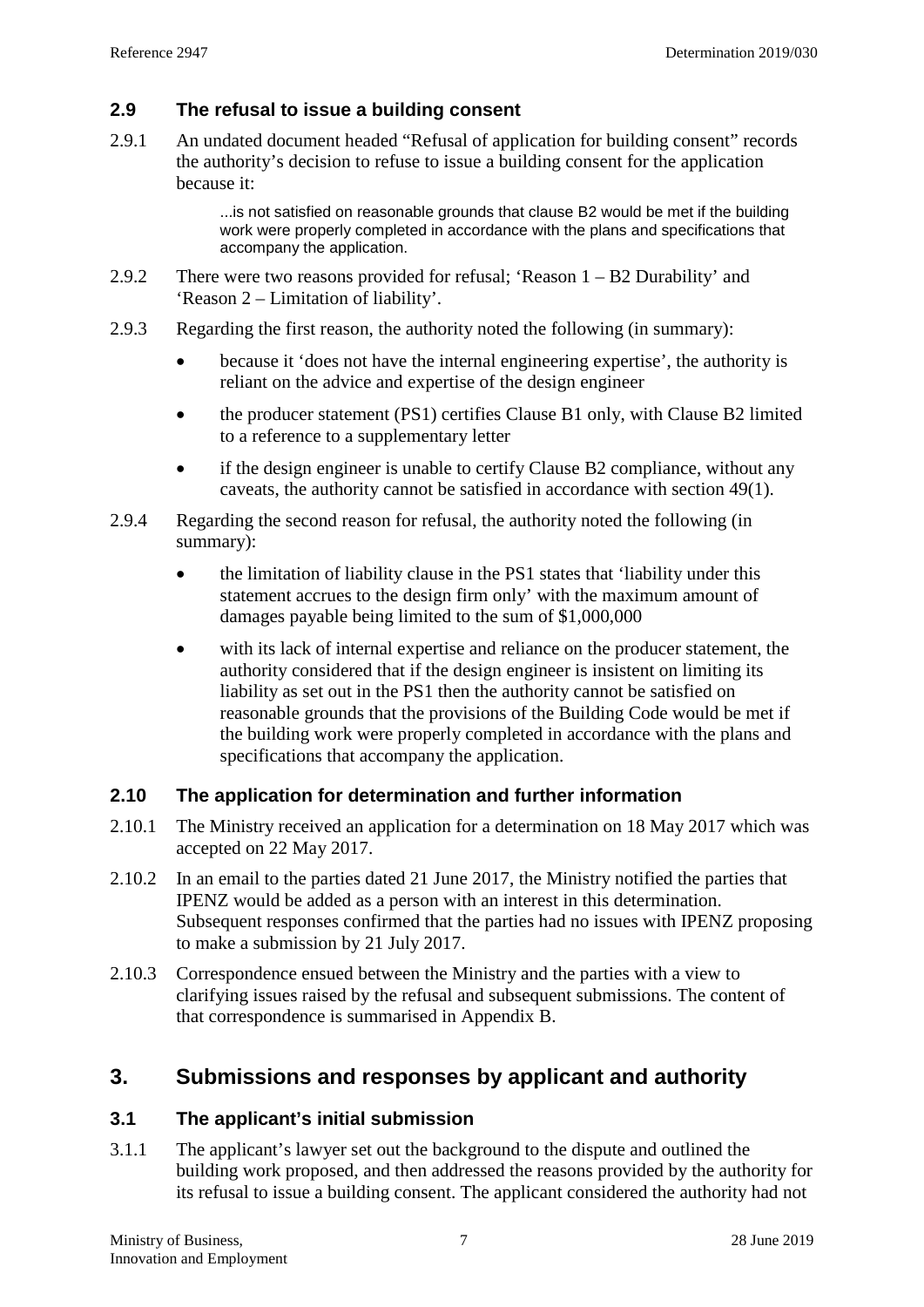provided valid grounds in support of its decision to refuse to issue a building consent. The applicant's lawyer submitted (in summary):

- in regard to the omission of Clause B2 from the design engineer's PS1:
	- o producer statements have no status under the Act
	- o the design engineer explained the rationale and provided supplementary letters to confirm compliance with Clause B2
- in regard to the liability level noted in the design engineer's PS1:
	- o a limit of liability does not determine the code compliance of the work
	- o any limit must also be considered in the context of the proposed work
- the authority sought and obtained a peer review of the proposal, with no further comment by the authority on the peer review.
- 3.1.2 The applicant provided copies of the following (in summary):
	- the consent application documentation
	- the authority's requests for further information (RFI no.1, RFI no.2, RFI no.3)
	- associated Producer Statements  $PS1 Design$ , with supplementary letters
	- the documentation signed as reviewed by the peer review engineer
	- Producer Statement PS2 Design Review dated 17 March 2017
	- various other calculations and correspondence.

### <span id="page-7-0"></span>**3.2 The authority's initial submission**

- 3.2.1 In a letter dated 19 June 2017, the authority's lawyer outlined the background to the consent application and its refusal, including the following comments (in summary):
	- the authority does not have 'in-house engineering expertise', so is reliant on the design engineer's confirmation of code compliance
	- given the design engineer is not prepared to confirm compliance with Clause B2 and limits any potential liability, the authority cannot be satisfied under section 49(1) of the Act on the code compliance of the proposal
	- if the authority is instructed by a determination to issue a building consent, it would have no liability from the decision to issue the consent if the building work fails in the future
	- if there is no effective verification method for Clause B2, that is a gap in the Building Code, for which reform and guidance is needed.
- 3.2.2 The authority's submission also responded in part to the Ministry's queries (referred to above at paragraph [2.10.3](#page-6-0) and summarised in Appendix B). The authority's lawyer noted:
	- in regard to the basis for declining to accept the PS1:
		- o the PS1 for Clause B1 has not been 'declined'
		- o the authority 'is not concerned' with the level of insurance cover
		- o the only concern is with being satisfied on code compliance
	- in regard to whether the PS1 would be accepted if not for the insurance level: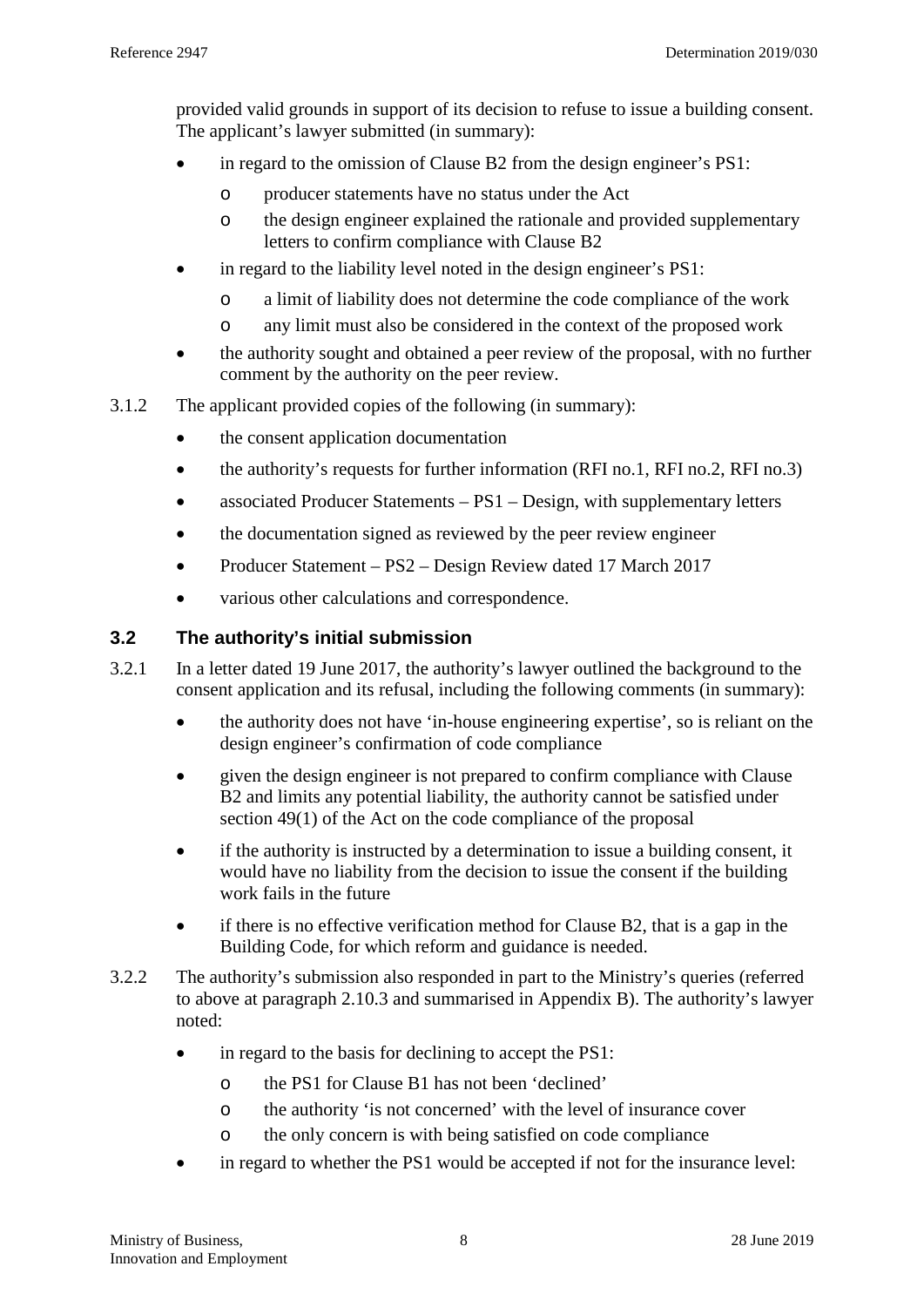- o if the design engineer was certain of compliance, there would be no need to limit its future liability, so the PS1 cannot be relied on
- o if the limitation was removed, the authority could be satisfied that the proposal would comply
- regarding the design engineer's supplementary letters and attachments:
	- o the supplementary letters do not set out how B2 compliance is achieved
	- o the design engineer does not state that the work will comply and this suggests uncertainty.

#### **3.3 Further submissions and responses**

- 3.3.1 The applicant responded to the authority's submission, and the authority responded in turn, with submissions continuing to focus on:
	- the validity (or otherwise) of the authority's reasons for refusal
	- the authority's role and responsibilities as a building consent authority
	- how a building consent authority is able to have reasonable grounds to be satisfied as to compliance with the Building Code
	- the role of an engineer in this process, and the information an engineer provides to assist a building consent authority to reach a decision in terms of section 49 of the Act.
- 3.3.2 I also received submissions from IPENZ on these issues. Submissions from the parties and from IPENZ are summarised in Appendix C.

## **4. The first draft determination and responses**

4.1 The first draft determination was issued to the parties and to IPENZ for comment on 15 September 2017.

### **4.2 The applicant's response**

4.2.1 The applicant responded to the first draft determination on 17 October 2017. The applicant did not provide any submissions in response to the draft but, noting the authority had asked the Ministry to address a number of questions in a further draft determination, indicated it wished to comment on any such draft.

### <span id="page-8-0"></span>**4.3 The authority's response**

- 4.3.1 The authority responded to the first draft determination on 17 October 2017. It did not accept the draft and asked the Ministry to address in a further draft the following questions about how compliance with Clause B2 could be established:
	- Is there an effective verification method for Clause B2 contained within the New Zealand Building Code? If so, please explain what it is.
	- Are the IPENZ-directed "supplementary letters" sufficient to satisfy [authorities] of compliance with Clause B2 of the New Zealand Building Code? If so, please explain why.
- 4.3.2 The authority also asked that a further draft determination clarify whether the authority was being directed, by determination, to grant the building consent sought by the applicant.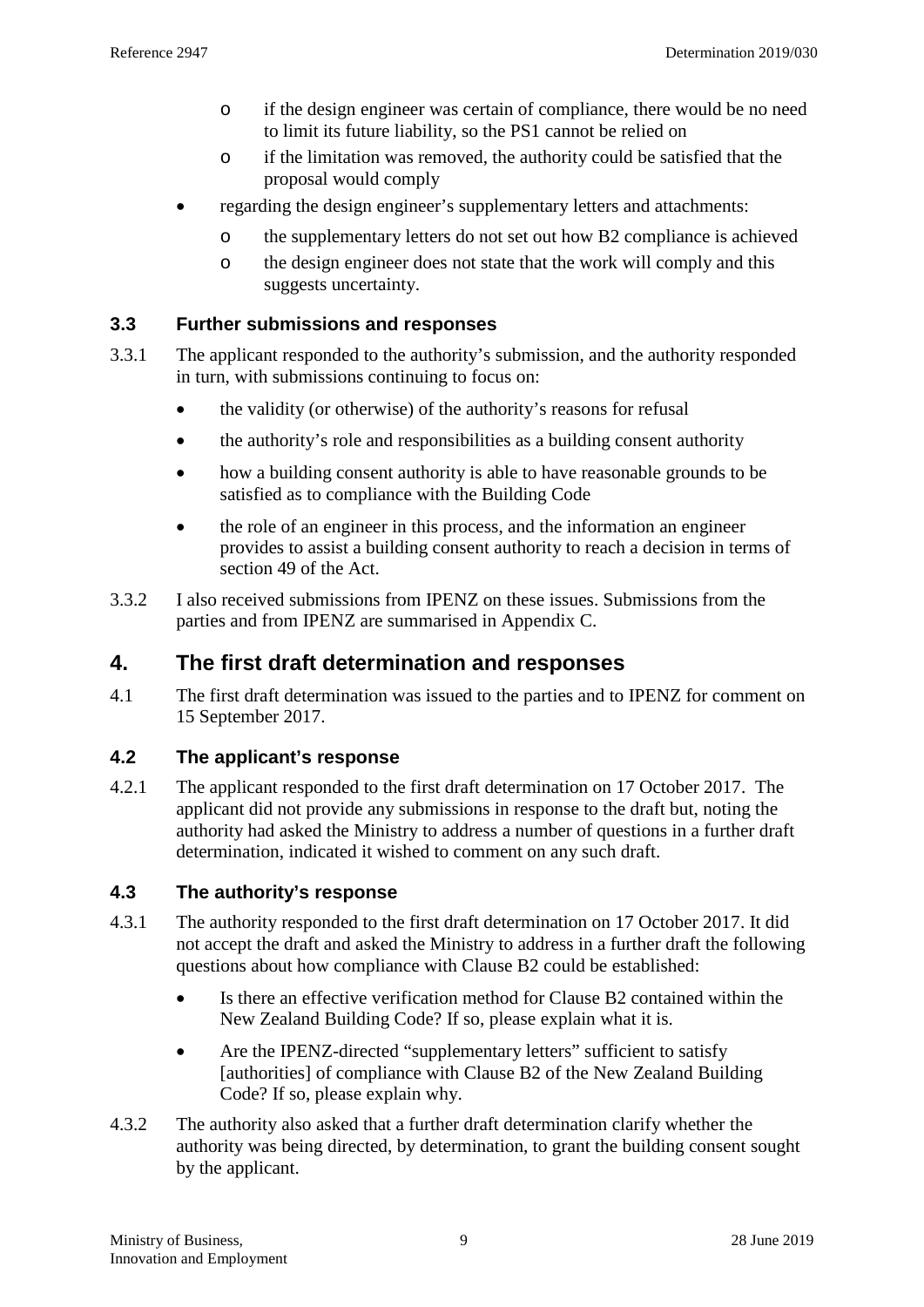4.4 IPENZ did not respond to the first draft determination.

## **5. The second draft determination and responses**

- <span id="page-9-0"></span>5.1 The second draft determination was issued to the parties and to IPENZ for comment on 19 February 2018. In that draft I addressed the authority's requests for clarification following the first draft, but reached the same decision which was (in summary) that the authority:
	- had not properly assessed code compliance of the proposed building work
	- had reached its decision to refuse the building consent based on irrelevant considerations
	- should make a new decision based on relevant considerations, using the discussion in the determination as a guide to establishing relevant matters it should have considered.

#### **5.2 The applicant's response**

- 5.2.1 The applicant responded to the second draft determination on 5 March 2018, accepting the draft 'in principle in so far as it determined that the Napier City Council was wrong to refuse to issue the building consent'. However, the applicant also indicated that the design engineer wished to make comment on the substance of the determination.
- 5.2.2 Noting that the design engineer is not a party to this determination, I have treated submissions from the design engineer as being made on behalf of the applicant.

#### <span id="page-9-2"></span>**5.3 The design engineer's comments**

- 5.3.1 The design engineer responded to the second draft determination on 9 March 2018, agreeing with the decision in the draft but noting the following (in summary):
	- it did not agree that the building consent application should be treated by the authority (in making a new decision) as a proposal relying on an alternative solution in respect of Clause B2
	- it reiterated its view that compliance of the structural steel and corrosion coatings with Clause B2 could be established by Verification Methods.

#### <span id="page-9-1"></span>**5.4 The authority's response**

- 5.4.1 The authority responded on 5 March 2018. It did not accept the second draft determination and stated its primary concern as being whether 'supplementary letters' are sufficient 'to satisfy Building Consent Authorities of compliance with [Clause B2]'.
- 5.4.2 Referring to passages from the second draft determination the authority also made the following submissions (in summary):
	- there is a 'gap' in the Building Code because compliance with Clause B2 cannot always be established by Verification Method
	- if the design engineer was prepared to commit in writing (whether by producer statement, letter or even email) that the works will comply with Clause B2 of the Building Code as long as they are constructed in accordance with the specified plans then it is likely the authority would grant the building consent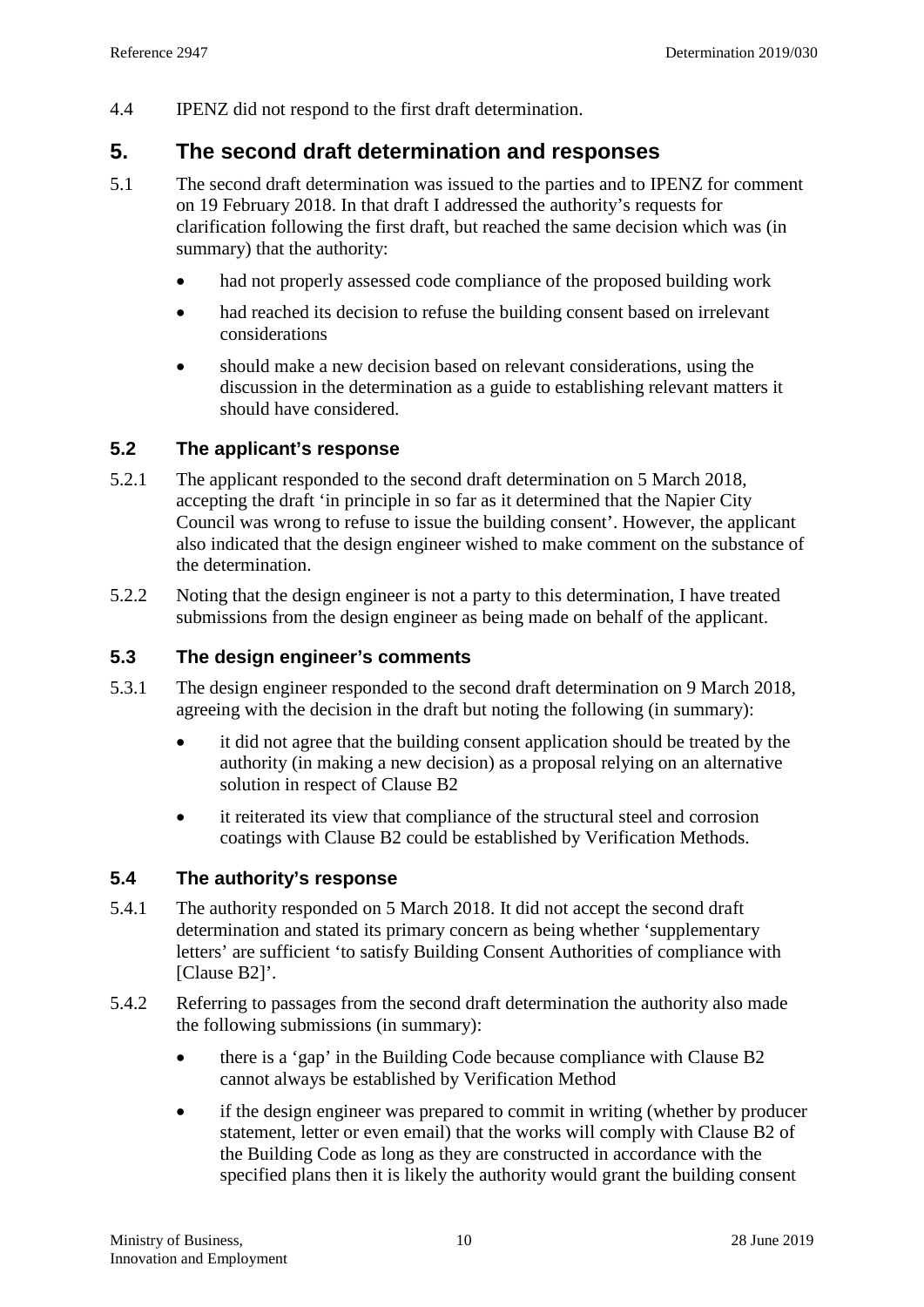- the design engineer is not certain that the building work will comply with B1, otherwise it would have no need to limit its liability in the PS1
- the determination 'should direct the council to issue the building consent if it is satisfied that the building work will comply with the building code'.

#### **5.5 ENZ's response**

5.5.1 ENZ provided a submission dated 21 March 2018. It agreed with most aspects of the second draft determination but was concerned by wider implications of the observation in the draft determination that the building consent application should be treated as an alternative solution.

## **6. The third draft determination and responses**

6.1 The third draft determination was issued to the parties and to ENZ for comment on 27 April 2018. In that draft further addressed the authority's requests for clarification following the second draft, but reached the same decision described in paragraph [5.1.](#page-9-0)

### **6.2 The applicant's response**

6.2.1 In an email dated 23 May 2018, the applicant made no further comments on the third draft and requested that the determination be finalised and issued.

#### **6.3 ENZ's response**

6.3.1 ENZ's response on 15 May 2018 generally supported the draft determination, but expressed concerns that comments in paragraphs 8.9 and 8.10 of the third draft could lead to a more broad implication that the decision means that indirect citing of standards is generally permissible, rather than specific to particular cases (see Paragraph [C8](#page-27-0) in Appendix C).

### <span id="page-10-1"></span>**6.4 The authority's response**

- 6.4.1 The authority's lawyer responded to the third draft on 28 May 2018 and included the following comments (in summary):
	- The response to the first draft determination set out questions that should be addressed (see paragraph [4.3\)](#page-8-0). These questions were further elaborated in the response to the second draft (see paragraph [5.4\)](#page-9-1). Despite three draft determinations these 'key issues' have not been addressed.
	- The third draft appears to 'foreshadow the unfortunate situation' the authority will face in having no clear answers by adopting 'a narrow interpretation' of limiting the determination's conclusions to the exercise of powers.<sup>[10](#page-10-0)</sup>
	- Although the third draft 'attempted to remedy this conundrum to some extent' in paragraph 8 of the draft, this only touched on but did not specifically address the issues – leaving the authority 'even less certain about the compliance pathway.'
- 6.4.2 Following the above response, the Ministry sought direction from the applicant in regard to resolving the determination, as described below in paragraph [6.5.](#page-11-0)

<span id="page-10-0"></span> $10$  Under Section 177(1)(b) of the Act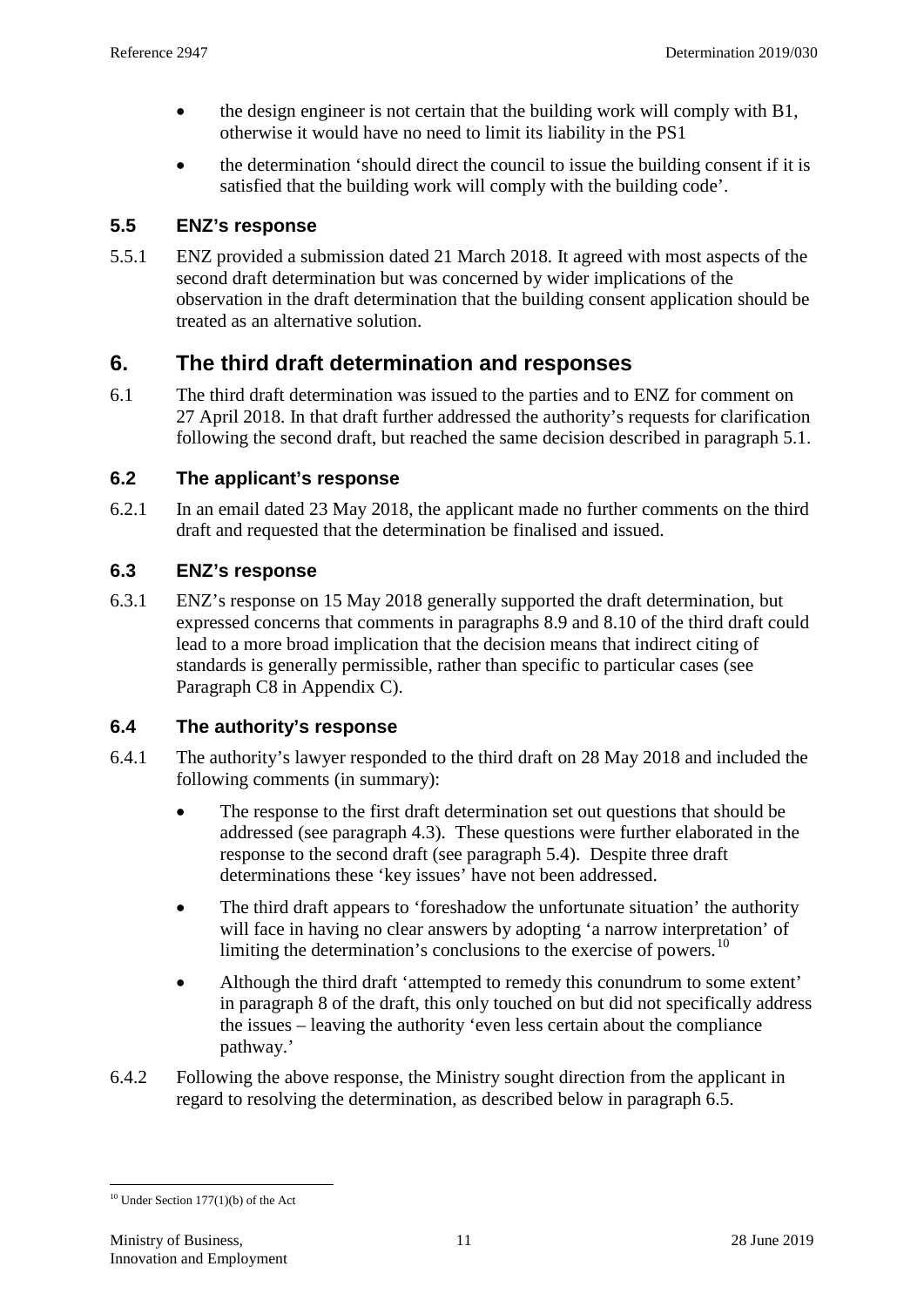### <span id="page-11-0"></span>**6.5 The Ministry's request for direction to progress the determination**

- 6.5.1 Following the authority's response to the third draft determination, the Ministry wrote to the parties on 30 May 2018 to seek direction on a way forward for the determination.
- 6.5.2 The Ministry noted that it had 'not been asked to determine, in terms of s177(1)(a), whether the proposed building work will comply with the Building Code'. However the authority's initial response to the third draft determination had foreshadowed its position 'if the determination is finalised without answering those questions'.
- 6.5.3 The Ministry therefore asked the applicant to consider and confirm which of two options it would like to progress with: either to finalise the determination or to amend the application to include a decision on compliance under section 177(1)(a).

### **6.6 Finalisation of the determination**

- 6.6.1 Receiving no response to the above, the Ministry informed the parties on 12 November 2018 that 'unless we receive advice to the contrary, it is intended to close the file for this application on or shortly after 12 December 2018'.
- 6.6.2 At the applicant's request, the application was kept 'on hold' until 1 March 2019, and in an email to the Ministry dated 26 February 2019, the applicant's lawyer confirmed that the applicant had chosen Option 1 from the Ministry's correspondence: finalisation of the determination.
- 6.6.3 In a letter to the Ministry dated 18 March 2019, the authority's lawyer acknowledged the applicant's choice but added that proposed changes to the Verification Method and Acceptable Solution for Clause B2 will fill 'the gap' in the compliance pathway identified by the authority. I have addressed these recent changes in paragraph [8.11.](#page-17-0)

## **7. Discussion**

### **7.1 The authority's refusal to issue the building consent**

- 7.1.1 The authority considered that the information supplied in support of the application for a building consent (including information provided in response to RFIs) was not sufficient to allow it to be satisfied, on reasonable grounds, that the work when properly completed would comply with the Building Code if built in accordance with the plans and specifications submitted.
- 7.1.2 Section 50 of the Act requires that if an authority refuses to grant an application for a building consent it must provide the applicant with reasons for the refusal. That notification should be sufficiently clear so that the applicant can submit specific information on specific matters of doubt to allow the consent to be issued.
- 7.1.3 This determination was sought under section 177(1)(b) of the Act and therefore turns on the authority correctly exercised its powers when it refused to issue a building consent for the reasons provided. The applicant did not seek a decision in terms of section 177(1)(a) as to whether particular matters comply with the Building Code.
- 7.1.4 Submissions from the parties, as well as from the design engineer and IPENZ (and later from ENZ) in response to the application and to draft determinations issued have all addressed to some degree the validity (or lack thereof) of the authority's reasons for refusal, and whether the decision to refuse the consent was correct.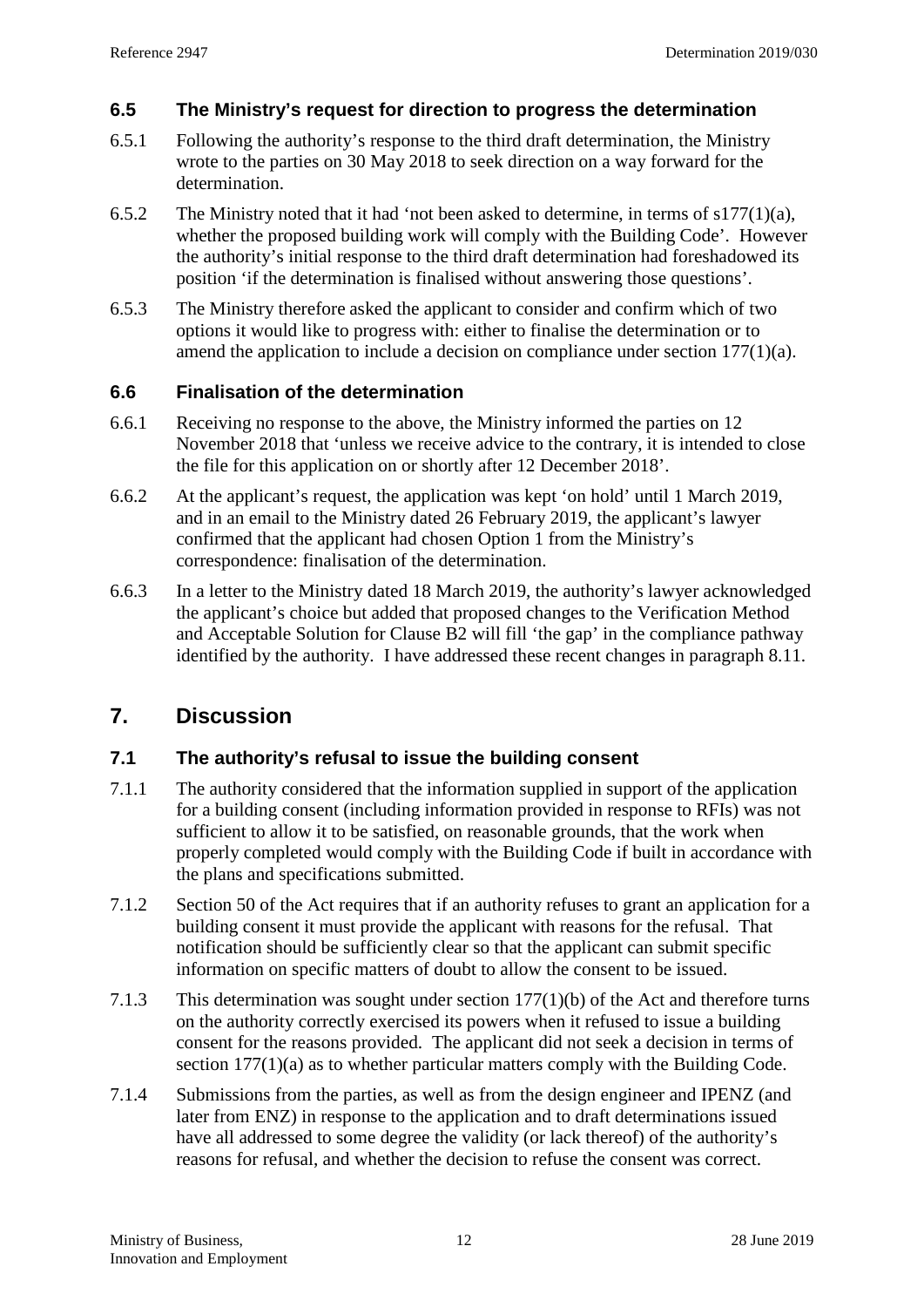- 7.1.5 While it is not necessary for me to address other matters, in this determination I have also commented in paragraph [8](#page-15-0) on parties' submissions in the context of the practice of engineers providing their professional opinion on compliance with Clause B2 via 'supplementary letters'.
- 7.1.6 I turn first to the grounds for refusal of a building consent.

#### **7.2 Grounds for refusal of building consent**

- 7.2.1 In the case of the proposed building work, the authority's undated refusal provided reasons under two headings: 'Durability' and 'Limitation of liability'.
- 7.2.2 The authority's rationale for these reasons for refusal was expressed as follows (in summary):
	- the producer statement (PS1) certifies Clause B1 only, with Clause B2 limited to a reference to a supplementary letter
	- if the design engineer is unable to certify Clause B2 compliance, without any caveats, the authority cannot be satisfied in accordance with section 49(1)
	- the 'limitation of liability' clause in the design engineer's PS1 demonstrated to the authority that the design engineer does not have confidence in its design:

'[…]If [the design engineer] is insistent on limiting its liability as set out in the PS1 (presumably because of the risk of future claims relating to the PS1 being wrongly issued) then the [authority] cannot be satisfied on reasonable grounds that the provisions of the Building Code would be met if the building work were properly completed in accordance with the plans and specifications which accompany the application. […]'

- because it 'does not have the internal engineering expertise', the authority is reliant on the advice and expertise of the design engineer.
- 7.2.3 I consider these reasons for refusal under the headings which follow.

#### **7.3 Providing professional opinion on compliance with Clause B2**

- 7.3.1 It is well established in previous determinations<sup>[11](#page-12-0)</sup> that a building consent authority cannot insist on the production of a producer statement. It follows from that statement that the format in which information about compliance with Clause B2 was provided here is not important.
- 7.3.2 In its refusal to issue a building consent the authority originally asserted that because the design engineer's statements about compliance with Clause B2 were not provided in a producer statement, it was possible to infer that the design engineer has doubts about compliance with Clause B2. In its submissions the authority expanded on this point, asserting that the design engineer's statements in the supplementary letters 'fall well short' of confirming that the works will comply with Clause B2.
- 7.3.3 Despite the stated position given in its reasons for refusal, the authority appeared later to accept that information about compliance does not need to be provided in a producer statement. On 19 June 2017 the authority's lawyer stated:

it matters not whether [the design engineer] makes the statement [about compliance with Clause B2] in a producer statement or in some other format.

7.3.4 The issue for the authority then became the perceived lack of a written statement from the design engineer that the building work would comply with Clause B2:

<span id="page-12-0"></span> $<sup>11</sup>$  See for example Determination 2017/083 on an authority's refusal to issue a code compliance certificate and whether a producer statement</sup> is required (at paragraph 4.1).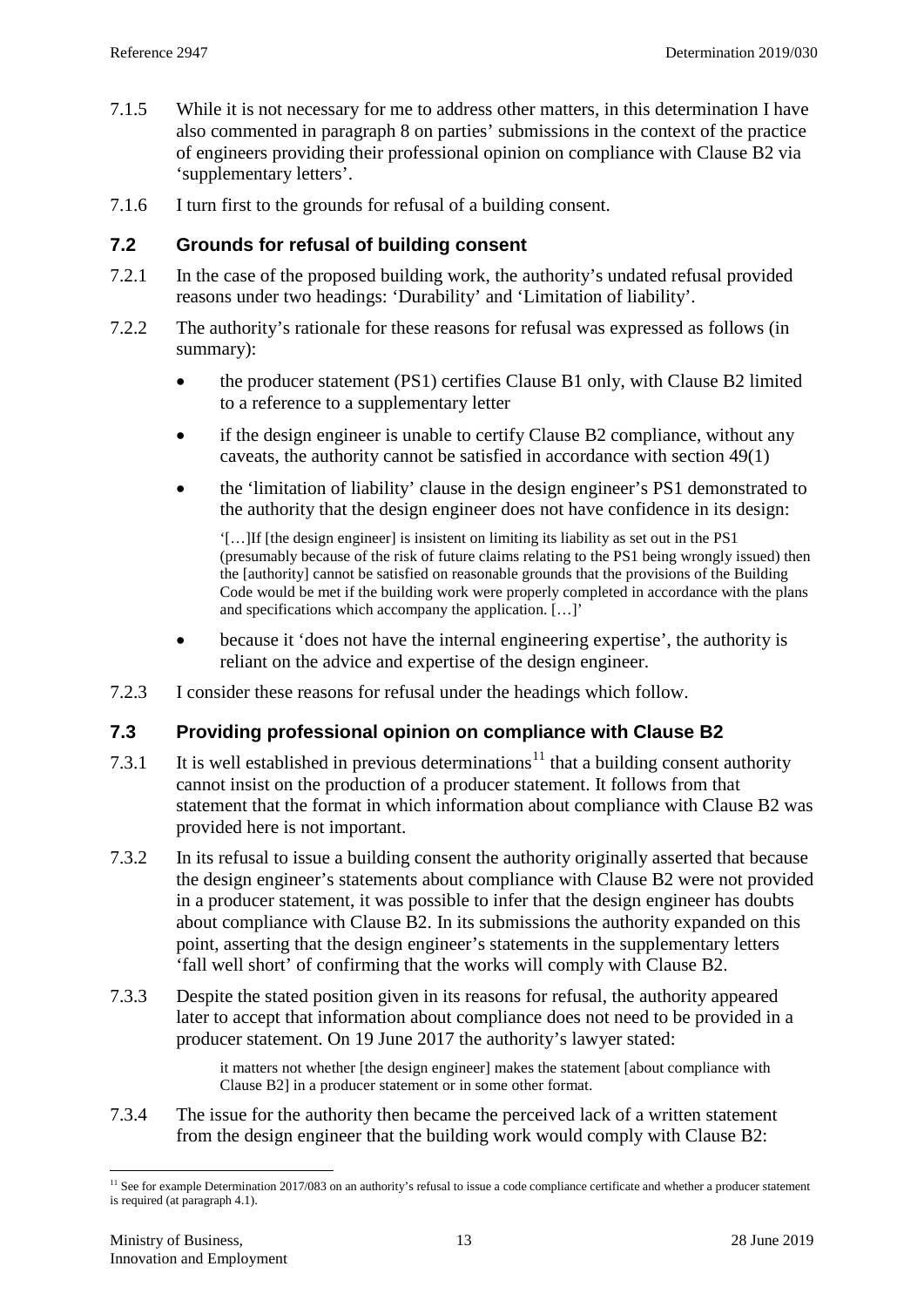If [the design engineer] was prepared to commit in writing (whether it be a producer statement, a letter or even an email) that "the works will comply with clause B2 of the Building Code as long as they are constructed in accordance with the specified plans" then it is likely the [authority] would grant the building consent.

(submission dated 5 March 2018 from authority's lawyer)

- 7.3.5 On this point I make the following observations:
	- IPENZ (and now ENZ) guidelines<sup>[12](#page-13-0)</sup> advise engineers not to complete PS1s for Clause B2 that show 'blanket compliance' for a range of materials in a design, with engineers directed to attach supplementary letters to summarise how the various materials comply with Clause B2.
	- As noted in paragraph [2.8.3](#page-5-1) the design engineer followed IPENZ guidance and provided supplementary letters with detailed calculations to demonstrate its professional opinion that the building work would comply with Clause B2, and how it would do so.
- 7.3.6 The question is whether the authority properly considered that information when reaching its decision. I return to this point in paragraph [7.6.](#page-14-0)

### **7.4 Limitation of liability**

- 7.4.1 The authority has stated that the 'limitation of liability' clause in the design engineer's PS1 demonstrates to the authority that the design engineer does not have confidence in its design. The authority has also conceded that if the design engineer did not seek to limit its liability, the authority would be satisfied the proposal would comply. This concession suggests the authority has confused compliance issues with commercial considerations around limitation of liability and insurance.
- 7.4.2 Through the development of industry practice over time, PS1 producer statements such as those here include a statement that limits the designer's liability to a building consent authority to a specified sum. The IPENZ guidelines note that the extent of the limitation on the designer's liability (as well as the existence of professional indemnity insurance, although that is not at issue here) may assist a building consent authority when deciding the extent to which it will rely on a producer statement.
- 7.4.3 In legal terms, this is the weight the building consent authority may give to the producer statement. The weight to be given to a producer statement should be considered in the context of what is known about the author of the producer statement (discussed in paragraph [8.5\)](#page-15-1), and is distinct from the facts that are established by that producer statement.
- 7.4.4 Therefore, while the information about liability is provided for the building consent authority's information, the extent to which the designer seeks to limit their liability is not a matter the authority is able to take into account when making a statutory decision as to compliance in terms of section 49 of the Act. Decisions by a building consent authority whether to grant a building consent under section 49 concern compliance with the Building Code and can only take into account those parts of a producer statement that also concern compliance with the Building Code. A commercial decision on the part of the design engineer to limit their liability cannot be a determining factor in whether the work covered in a particular producer statement will meet the performance requirements of the Building Code.

<span id="page-13-0"></span><sup>&</sup>lt;sup>12</sup> IPENZ Practice note 1 – 'Guidelines on Producer Statements', Version 3 January 2014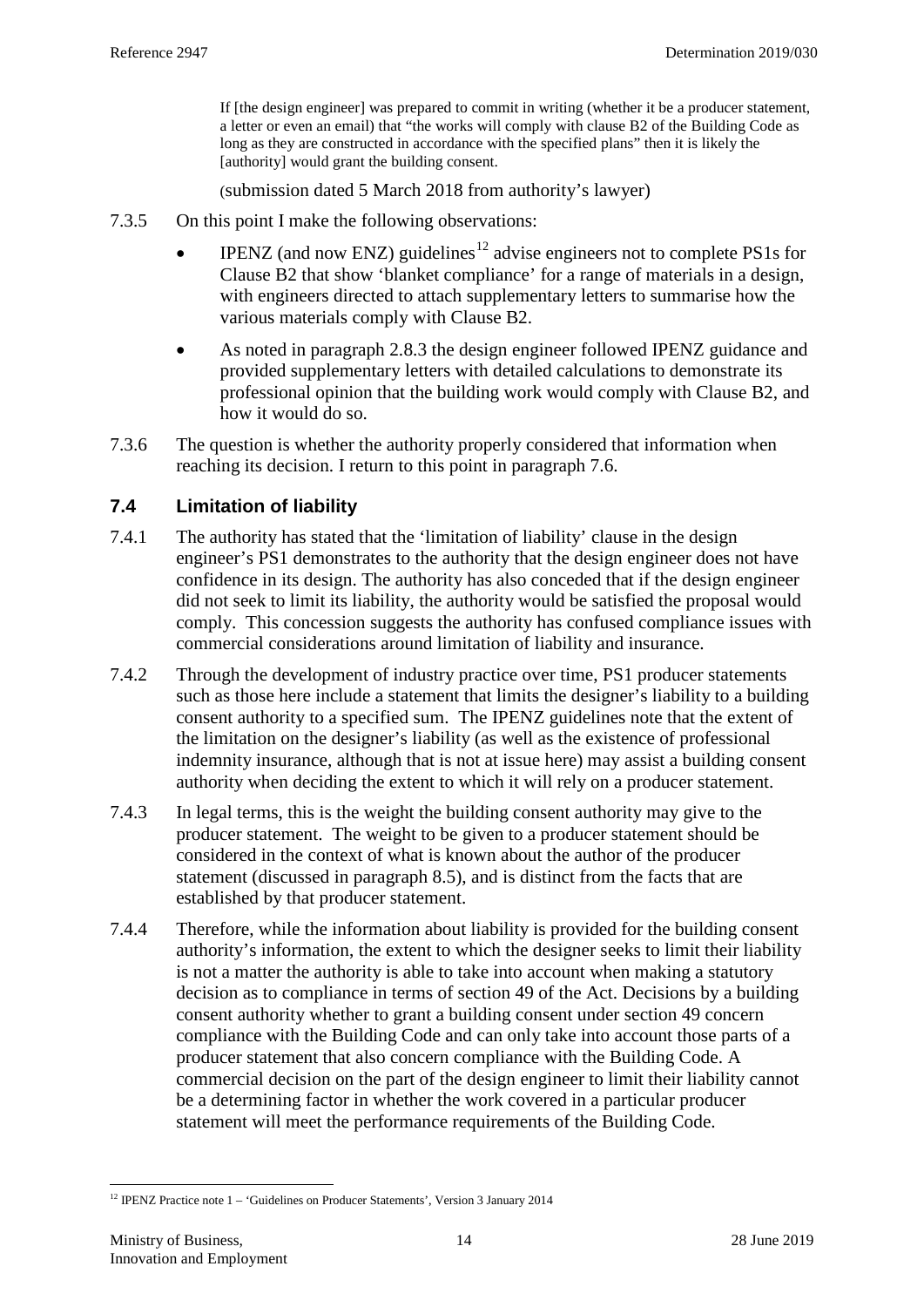#### **7.5 Reliance on design engineer because of absence of internal engineering expertise**

- 7.5.1 It is not in doubt that a building consent authority is entitled to rely in the first instance on information provided by an applicant for a building consent. However, it then has an obligation to properly assess the adequacy of all information submitted for a consent application; to check that the application complies with the Building Code (section 14F), and to make a decision on whether it has reasonable grounds to consider the relevant provisions of the Building Code would be met if the building work were properly completed (section 49).
- 7.5.2 Once the authority is satisfied that the practitioner providing an opinion on compliance has the requisite skills, qualifications, experience, knowledge and expertise in the particular field, it should proceed to carry out the usual checks on the compliance of the proposed building work. This will include checking information provided to support the application of Standards, Acceptable Solutions, Verification Methods, or other design documents used.
- <span id="page-14-2"></span>7.5.3 However, if the building consent authority has doubts about proposed building work, or about an opinion provided, or the ability of its own officers to properly assess it, its role requires it to take further steps to properly assess the adequacy of information submitted. This may include:
	- seeking more information from the building consent applicant, including requesting a peer review of technical information
	- engaging technical expertise itself to assist with assessing the application<sup>[13](#page-14-1)</sup>.
- 7.5.4 However in the present case there is no evidence that the authority has considered the substance of the proposed building work or the weight it should give to the design engineer's opinion. Instead it went as far as identifying what it perceived as 'caveats' to the proposal, and stopped at that point.

## <span id="page-14-0"></span>**7.6 Conclusion on reasons for refusal**

- 7.6.1 Accordingly I find the decision to refuse to issue the building consent to be incorrect because the authority did not consider relevant matters or take the relevant steps to assess the consent application, and instead made a decision based on irrelevant considerations:
	- inferences it drew from the format in which information on code compliance was provided
	- inferences it drew from statements about limitation of liability in documentation provided
	- its perceived reliance on the design engineer and lack of adequate internal engineering expertise.
- 7.6.2 I turn now to the principles relevant to the assessment of building consent applications, the information provided with the building consent application (and subsequently in response to RFIs) in this case, and the relevant matters the authority should have considered when reaching a decision.

<span id="page-14-1"></span> $<sup>13</sup>$  Regulation 8 of the Building (Accreditation of Building Consent Authorities) Regulations 2006 requires building consent authorities to</sup> have a system to ensure it has enough employees and contractors to perform its building control functions.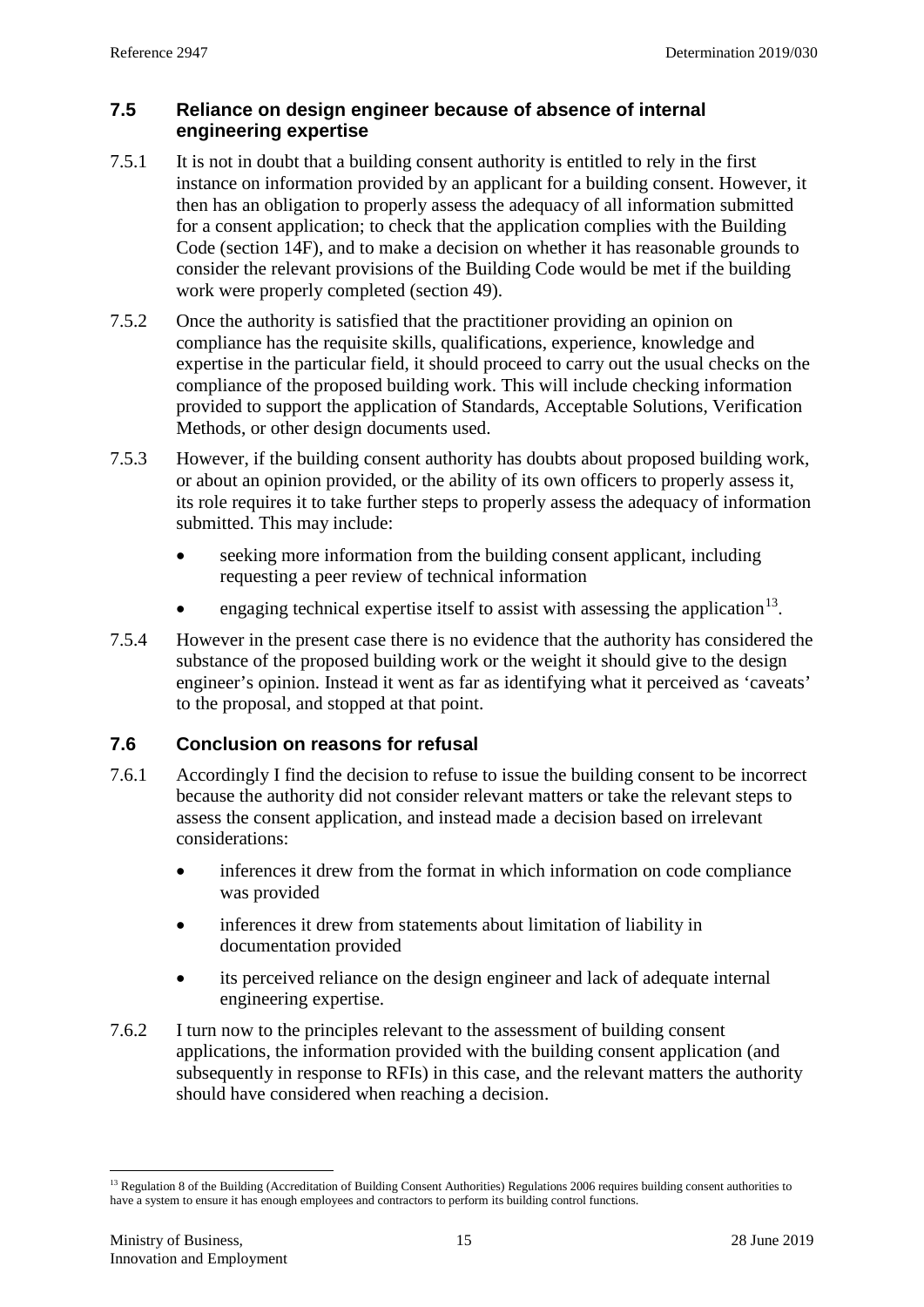## <span id="page-15-0"></span>**8. Relevant considerations for assessing consent application**

- 8.1 Section 49 provides for an authority to grant a building consent if it is "satisfied on reasonable grounds" that the provisions of the Building Code would be met if the building work were properly completed in accordance with the plans and specifications that accompanied the application. The Building Act provides a number of tools to assist designers and building consent authorities with this task.
- 8.2 The task of a building consent authority under section  $14F(a)(i)$  is to properly assess the adequacy of all information submitted for a consent application, regardless of the format of that information.
- 8.3 If a building consent authority does not have staff with the competencies required to properly assess an application, then (as noted above at paragraph [7.5.3\)](#page-14-2) it can engage a practitioner with appropriate technical expertise as necessary.
- 8.4 After considering all of the relevant evidence that is available, it may seek more information if required, consider any inconsistent evidence or evidence to the contrary, and weigh up the evidence of the claimed performance of the proposal before reaching a decision on whether it has reasonable grounds to be satisfied that if the building work is completed in accordance with the proposal it will comply with the requirements of the Building Code.
- <span id="page-15-1"></span>8.5 An authority may require more information if it is not satisfied the design will meet the requirements of the Building Code. For example, when considering a practitioner's judgements or opinions an authority will need to consider whether:
	- the design is applied correctly and the proposal is appropriate in the circumstances
	- the judgements are made by people with appropriate skills, experience, qualifications and professional registrations
	- the views expressed apply directly to the building work in question.

### *Skills, qualifications, experience of design engineer*

- 8.6 In my view considerable information was known or available to the authority about the design engineer's credentials:
	- the design engineering company is a recognised multi-disciplinary consultancy that has operated for over 45 years and provides local and international services that include civil, geotechnical and structural engineering
	- the design engineer is a structural engineer with over 40 years' experience in structural design, building regulation, and forensic engineering.

### *Evidence of compliance in this case*

- 8.7 In regard to the documentation submitted for this consent application, I note that:
	- the design engineer submitted drawings, photographs and specifications for the proposed investigation work, supported by producer statements with attached supplementary letters and calculations, including durability calculations, for each block (noting that some of the information was provided in response to an RFI rather than with the consent application)
	- in preparation of the consent application and response to RFIs the design engineer referenced the relevant industry Standards for concrete structures and for steel structures and calculated how the building elements will meet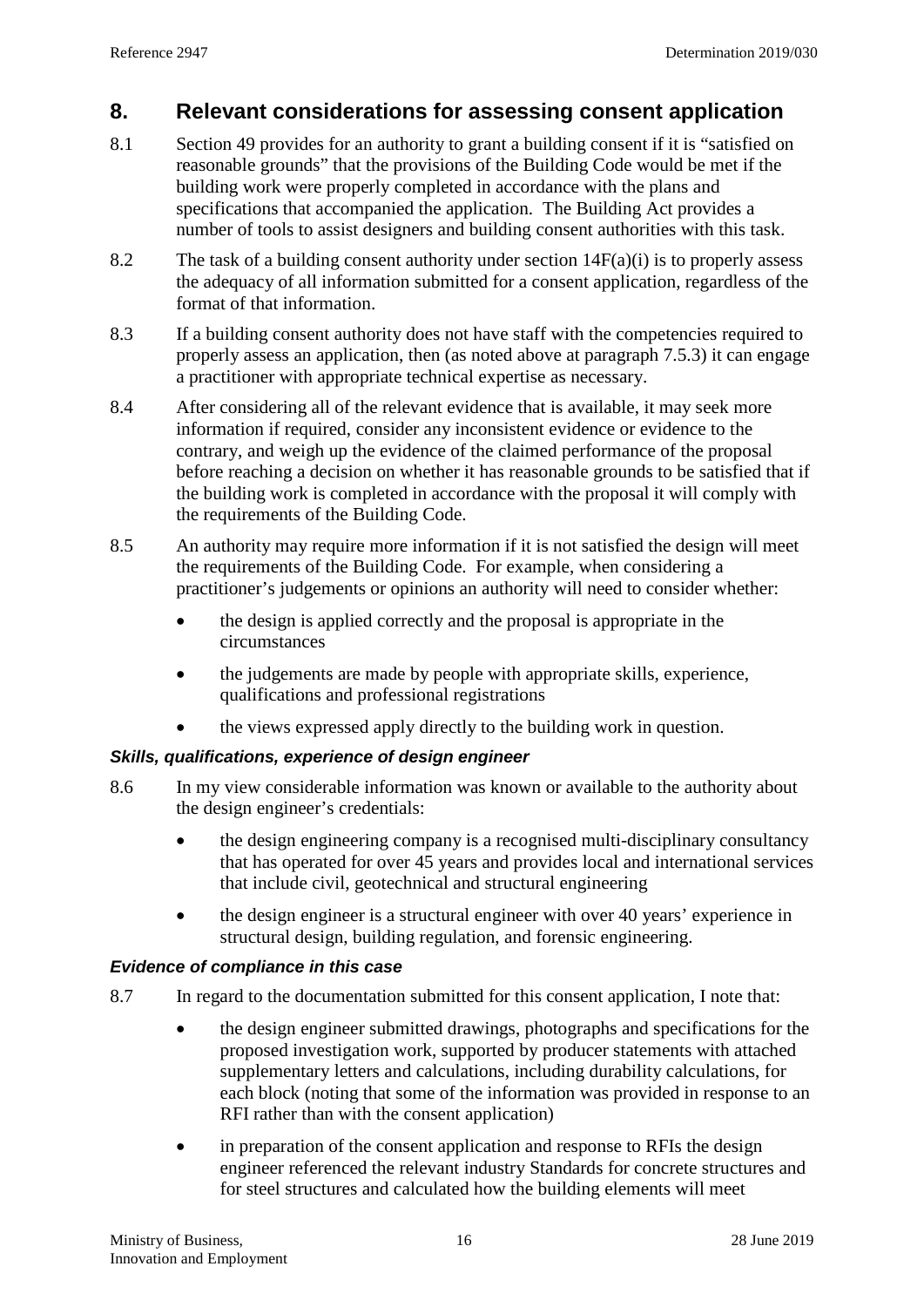durability requirements given the particular environmental conditions of the site

- the design engineer followed IPENZ instructions for producer statements and provided supplementary letters with calculations attached to demonstrate how compliance with Clause B2 was achieved, with documentation peer reviewed
- inspections and construction review are to be carried out by the construction engineer, with a producer statement for construction review (PS4) issued on satisfactory completion of the reinstatement work.

#### *Compliance pathway at the time of the consent application*

- 8.8 As noted in paragraphs [5.3](#page-9-2) and [C6.2](#page-27-1) in Appendix C, the design engineer submitted that compliance of the proposed building work with Clause B2 had been established via Acceptable Solutions and Verification Methods<sup>14</sup>, and was therefore deemed to comply with the Building Code:
	- The Standard relied on to establish compliance for the concrete (NZS 3101) was cited in the B2/AS1.
	- The Standard relied upon to establish compliance for the structural steel (NZS 3404) was cited in B1/VM1, and NZS 3404 in turn referred to the Standard for protection of steel (AS/NZS 2312) as a means of complying with Clause B2.
- <span id="page-16-1"></span>8.9 The means by which compliance is established is a matter for the authority to consider when making a new decision, as is the decision on whether the proposal complies with the Building Code. In the third draft determination, I made the following observations about the compliance pathway that applied at that time:
	- section 22(2) of the Act provides that compliance with an Acceptable Solution or Verification Method is treated as compliance 'with the provisions of the building code to which that acceptable solution or verification method relates'
	- an Acceptable Solution or Verification Method can relate to more than one clause of the Building Code. Examples of this can be seen in documents such as the Acceptable Solution for Simple Houses SH/AS1, or G12/AS2 which provides the means by which the installation of solar water heaters will meet the Building Code requirements of Clauses B1, B2, E2, and H1 in addition to G12 (I note here that para 1.02 of Acceptable Solution G12/AS2 provides that to comply with that Acceptable Solution solar water heaters must also comply with G12/AS1)
	- paragraph 1.1.1 of B2/AS1 provides that building elements complying with a publication referenced in the Acceptable Solutions and Verification Methods, satisfy Clause B2 requirements when the conditions of use stated in the publication and Acceptable Solutions and Verification Methods are followed
	- in the case of this consent application, B1/VM1 cited NZS 3404: Part 1 as a method of compliance, and paragraph 3.4.6 of NZS 3404 states 'Protection against corrosion shall be to Appendix C. These provisions provided a means of compliance with the performance requirements of the New Zealand Building

<span id="page-16-0"></span><sup>&</sup>lt;sup>14</sup> References to Acceptable Solutions and Verification Methods are in some cases shortened to the commonly used abbreviated titles for those documents in this section (for example B2/AS1, or B1/VM1). These documents are searchable by reference to those abbreviated titles and, as noted above at footnote 1, are available at www.building.govt.nz or by contacting the Ministry on 0800 242 243.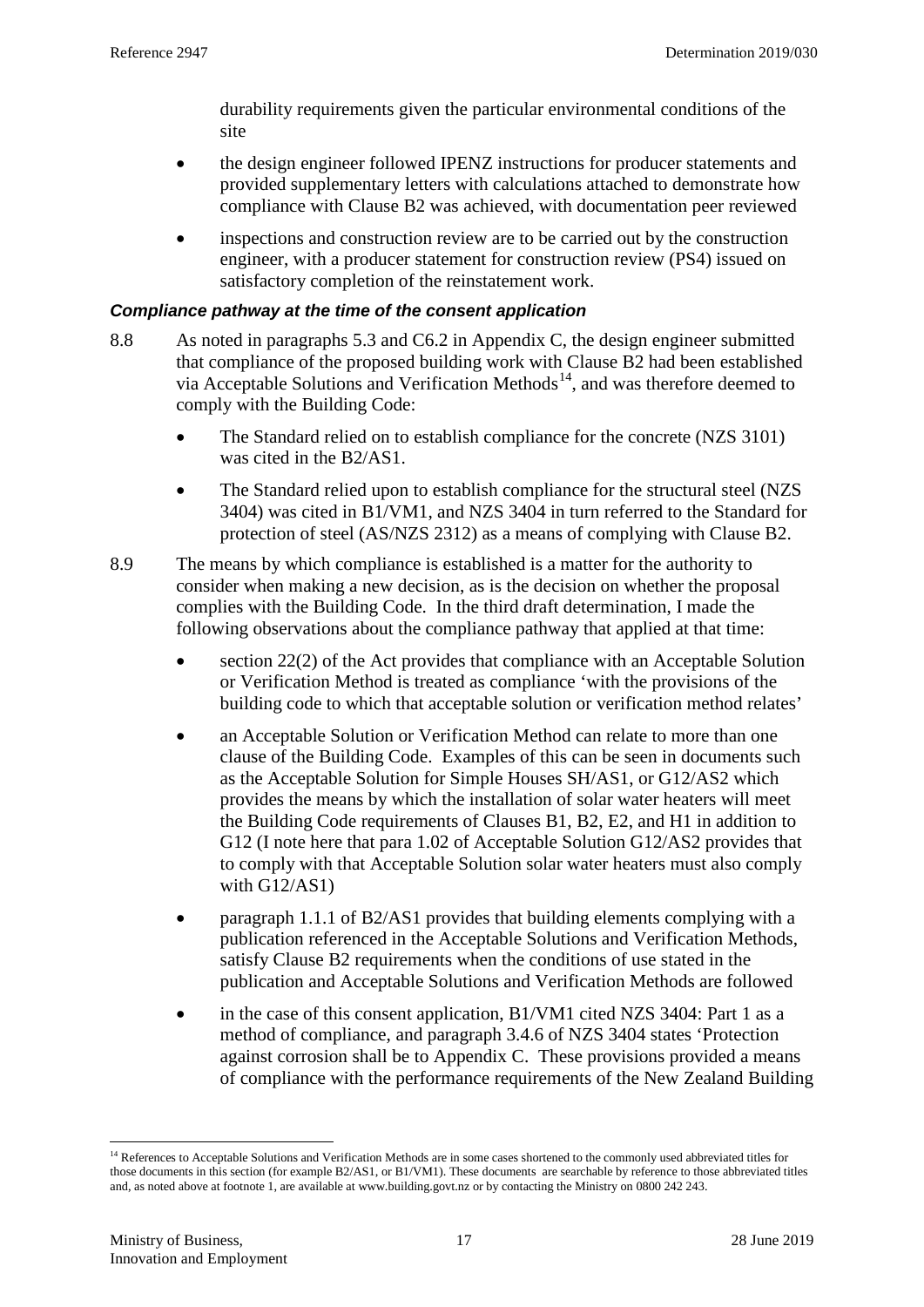Code Clause B2: Durability.' Appendix C cited AS/NZS 2312 for the compliance of certain steelwork

- therefore, the compliance pathway for the compliance of the steelwork with the durability requirements in Clause B2 was through B1/VM1 (by way of the citation in B1/VM1 of NZS 3404, which stated that the requirements of AS/NZS 2312 will satisfy the requirements of Clause B2)
- applying B1/VM1, the applicable version of a secondary reference document (such as AS/NZS 2312) is the version in effect at the date the Verification Method was published
- the version of AS/NZS 2312 in effect at the date B1/VM1 was published was the 2002 amendment
- the proposal for building work in this case was prepared using the current version of AS/NZS 2312: 2014.
- 8.10 The above compliance pathway was relevant when the third draft determination was issued on 27 April 2018. Although that pathway has been superseded as described below, the above paragraph provides the context for the authority's response to the third draft (see paragraph [6.4\)](#page-10-1) and also for the Ministry's subsequent request for direction from the applicant to progress the determination (see paragraph [6.5\)](#page-11-0).

### <span id="page-17-0"></span>**8.11 The 2018 amendment to B2/AS1**

- 8.11.1 On 11 September 2018, while the Ministry was awaiting the applicant's response, Standards New Zealand announced that NZS 3404.1:2009 had been withdrawn because it had been superseded by other more recent standards and SNZ TS 3404:2018[15.](#page-17-1) NZS 3404.1:1997 Steel structures standard remained current.
- 8.11.2 The foreword to SNZ TS 3404 included the following (in summary):
	- the steel structures standard NZS 3404 Parts 1 and 2 is currently referenced in B1/VM1 for the compliance of the steelwork with Clause B2
	- most of the material from NZS 3404.1:2009 is now included in AS/NZS  $5131:2016^{16}$ , with the major exception of corrosion protection
	- the stand-alone technical specification updates the information of NZS 3404.1:2009 Section 5 and:
		- o provides an advanced framework for specifying durability requirements for steel structures and components to allow durability requirements to be met without over or under-specification of coating systems
		- o is prepared for use by designers and specifiers (amongst others) and covers corrosion protection of structural steelwork
		- o is written to satisfy the requirements of (amongst others) Clause B2 as well as to remain compatible with NZS 3404 Parts 1 and 2:1997
		- o supersedes NZS 3404.1:2009 Section 5 on corrosion protection and should be referred to instead of clause 3.4.6 in NZS 3404.1:1997
- 8.11.3 The Acceptable Solution for Clause B2 was then amended on 30 November 2018 to cite SNZ TS 3404 as an acceptable solution for 'meeting the durability requirements of steel' (see paragraph [A2.1\)](#page-20-0). Prior to that amendment B2/AS1 was silent on steel,

<span id="page-17-2"></span><span id="page-17-1"></span><sup>&</sup>lt;sup>15</sup> Standards New Zealand Technical Specification: Durability requirements for steel structures and components: published 22 February 2018 <sup>16</sup> Joint Australian/ New Zealand Standard AS/NZS 5131:2016: Structural steelwork - Fabrication and erection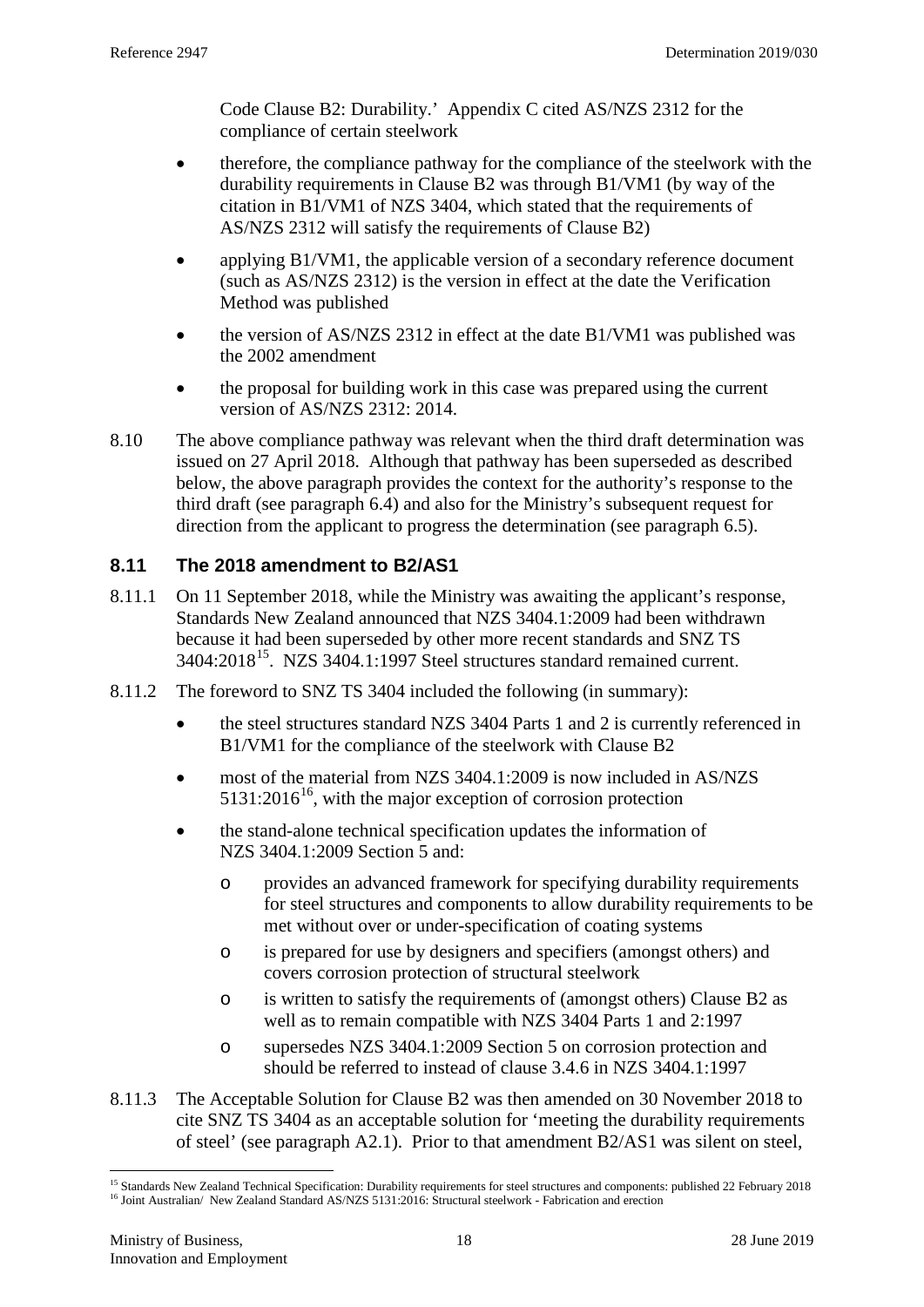meaning that compliance was established via B1/VM1 based on the circuitous path described in paragraph [8.9.](#page-16-1)

## **9. The decision**

- 9.1 In accordance with section 188 of the Building Act 2004, I hereby determine that the authority incorrectly exercised its powers of decision in refusing to grant a building consent on the grounds provided to the applicant; accordingly I reverse the authority's decision.
- 9.2 The authority should now make a new decision on whether to grant the building consent taking into account the matters identified in this determination as relevant to the decision and excluding those matters that this determination has identified as irrelevant.

Signed for and on behalf of the Chief Executive of the Ministry of Business, Innovation and Employment on 28 June 2019.

Katie Gordon **Manager Determinations**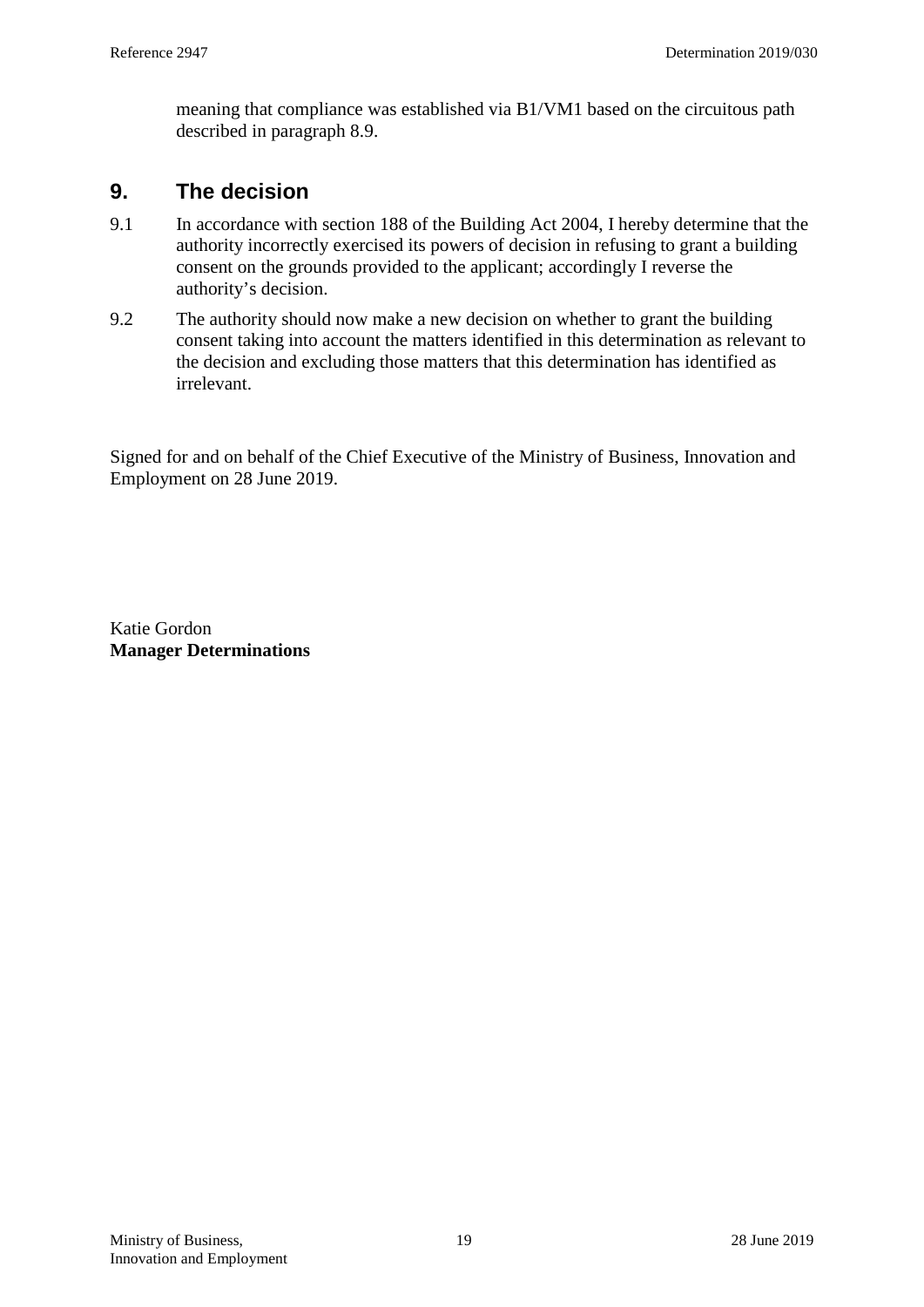## **Appendix A: The legislation**

#### **A1 Relevant provisions of the Building Act 2004**

A1.1 The relevant sections of the Act discussed in this determination include:

#### **14F Responsibilities of building consent authority**

A building consent authority is responsible for—

- (a) checking, in accordance with the requirements of this Act for each type of building consent, to ensure that—
- (i) an application for a building consent complies with the building code...

#### **19 How compliance with building code is established**

- (1) A building consent authority must accept any or all of the following as establishing compliance with the building code:
	- (b) compliance with an acceptable solution:
	- (ba) compliance with a verification method:
	- (c) a determination to that effect made by the chief executive...

#### **22 Acceptable solution or verification method for use in establishing compliance with building code**

- (1) The chief executive may, by notice in the Gazette, issue an acceptable solution or a verification method for use in establishing compliance with the building code.
- (2) A person who complies with an acceptable solution or a verification method must, for the purposes of this Act, be treated as having complied with the provisions of the building code to which that acceptable solution or verification method relates.

#### **45 How to apply for building consent**

- (1) An application for a building consent must—
	- (a) be in the prescribed form; and
	- (b) be accompanied by plans and specifications...
	- (c) contain or be accompanied by any other information that the building consent authority reasonably requires

#### **48 Processing application for building consent**

(2) A building consent authority may... ... require further reasonable information in respect of the application...

#### **49 Grant of building consent**

(1) A building consent authority must grant a building consent if it is satisfied on reasonable grounds that the provisions of the building code would be met if the building work were properly completed in accordance with the plans and specifications that accompanied the application.

#### **50 Refusal of application for building consent**

If a building consent authority refuses to grant an application for a building consent, the building consent authority must give the applicant written notice of—

- (a) the refusal; and
- (b) the reasons for the refusal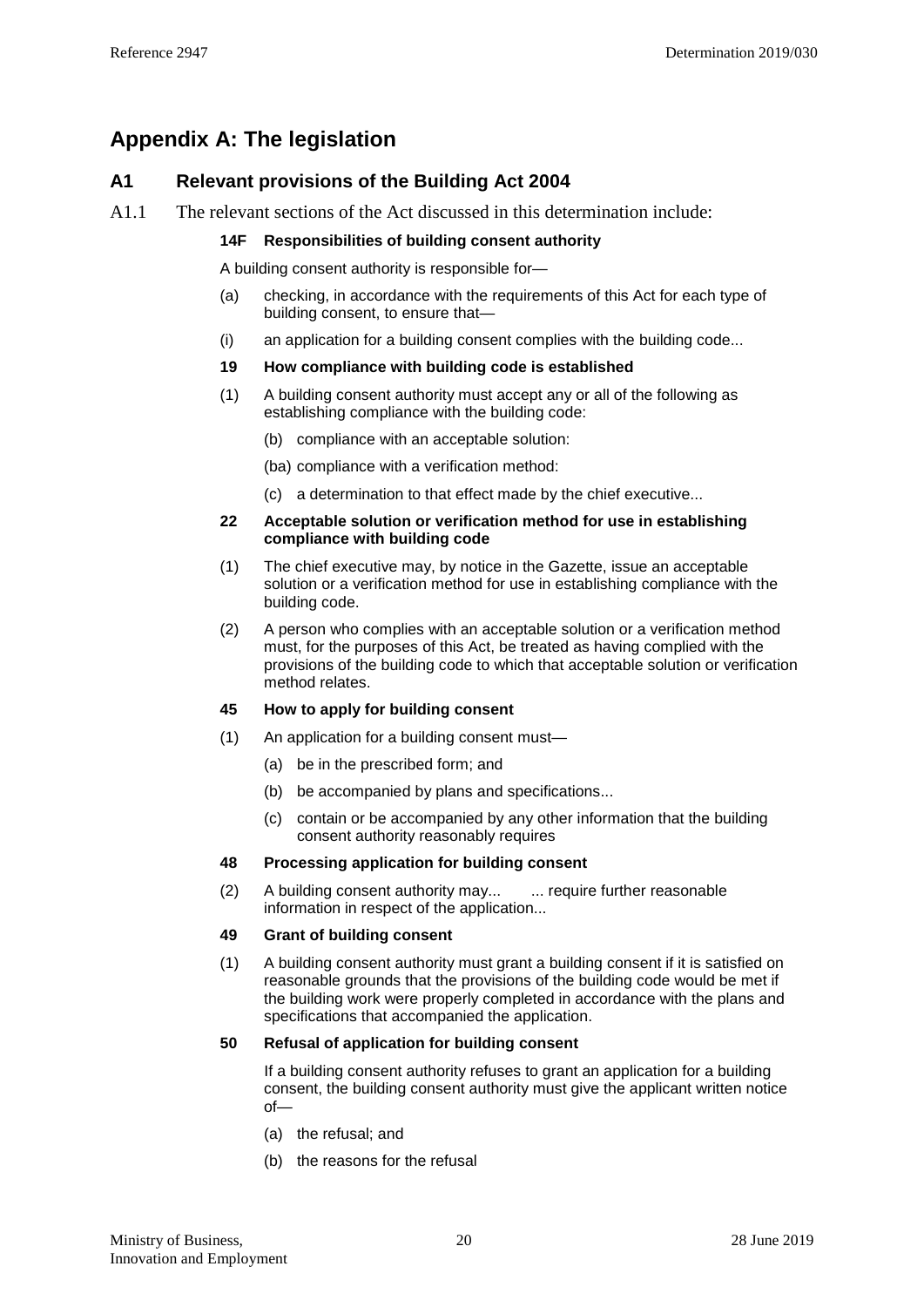#### **188 Determination by chief executive**

- (1) A determination by the chief executive must—
	- (a) confirm, reverse, or modify the decision or exercise of a power to which it relates; or
	- (b) determine the matter to which it relates.

#### **392 Building consent authority not liable**

- (1) No civil proceedings may be brought against a building consent authority for anything done or omitted to be done in good faith in reliance on any of the following documents:
	- (a) an acceptable solution or a verification method:
	- (b) a determination made by the chief executive...

#### **A2 Relevant provisions of the Building Code**

<span id="page-20-0"></span>A2.1 The relevant clauses of the Building Code and compliance documents discussed in this determination are:

#### **Clause B2—Durability**

#### **Objective**

**B2.1** The objective of this provision is to ensure that a building will throughout its life continue to satisfy the other objectives of this code.

#### **Functional requirement**

**B2.2** Building materials, components and construction methods shall be sufficiently durable to ensure that the building, without reconstruction or major renovation, satisfies the other functional requirements of this code throughout the life of the building.

#### **Performance**

**B2.3.1** Building elements must, with only normal maintenance, continue to satisfy the performance requirements of this code for the lesser of the specified intended life of the building, if stated, or:

(a) the life of the building, being not less than 50 years, if:

(i) those building elements (including floors, walls, and fixings) provide structural stability to the building, or

- (ii) those building elements are difficult to access or replace, or
- (iii) failure of those building elements to comply with the building code would go undetected during both normal use and maintenance of the building

**B2.3.2** Individual building elements which are components of a building system and are difficult to access or replace must either:

(a) all have the same durability, or...

#### **Acceptable Solution B2/AS1**

#### **3.6 Steel**

**3.6.1 SNZ TS 3404:** SNZ TS 3404 is an Acceptable Solution for meeting the durability requirements of steel building elements within its scope.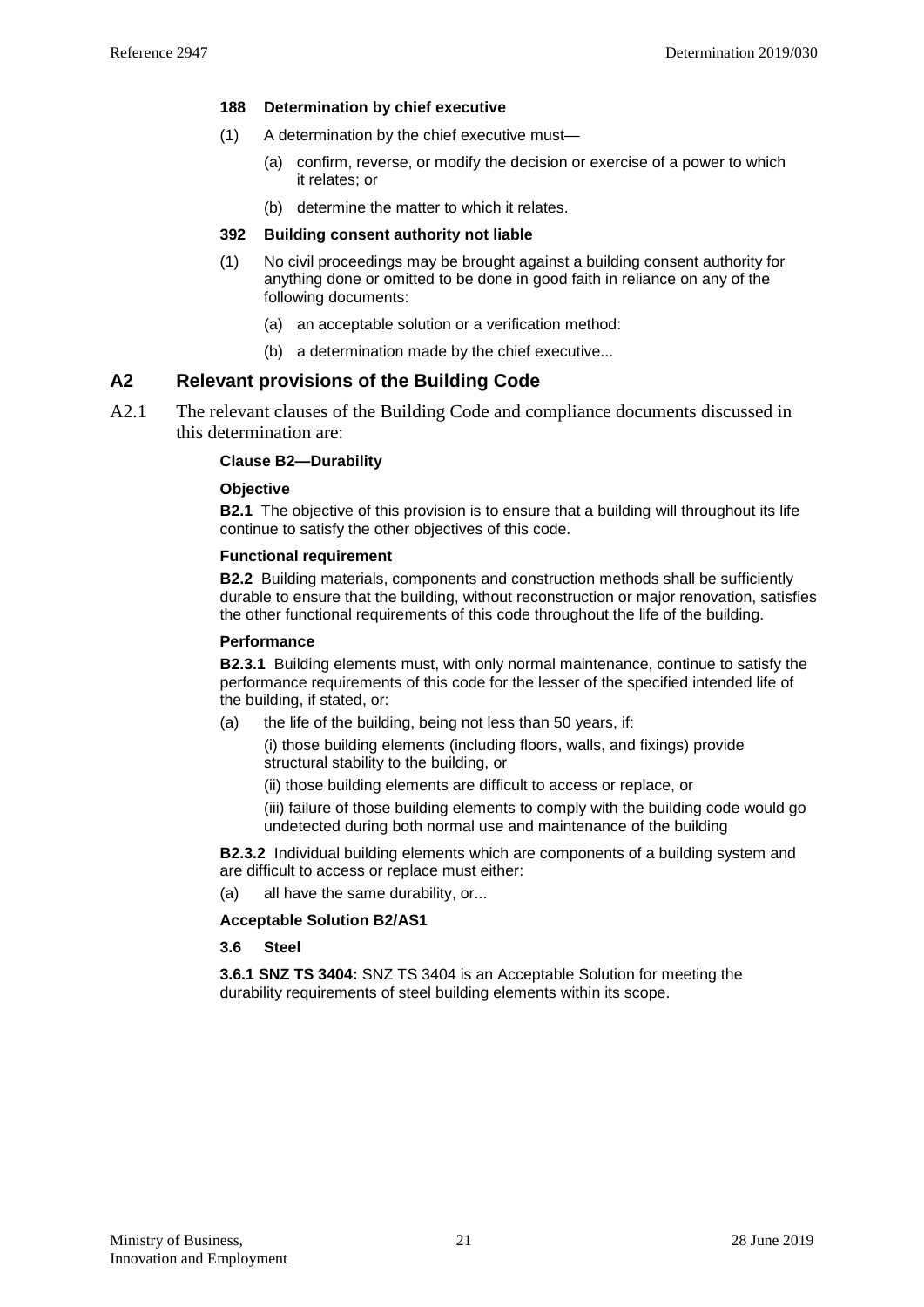## **Appendix B: Summary of correspondence between the Ministry and parties to determination**

### **B1 Request on 24 May 2017**

(For brevity the design engineer's producer statement is referred to as the "PS1")

- B1.1 The Ministry sought clarification from the authority about:
	- the basis under section  $49(1)$  for declining to accept the PS1
	- the relevance of the level of professional negligence insurance to the validity of the PS1 as a means of establishing compliance
	- whether the PS1 would be accepted if not for the level of insurance cover
	- why the authority did not accept the design engineer's supplementary letters with attachments advising how Clause B2 will be satisfied.

### **B2 Request on 21 June 2017**

- B2.1 The Ministry also sought clarification from the applicant on reasoning behind the design engineer's explanations in the supplementary letter noting that Clause B2 was not included in the PS1 'because there is no effective verification method for B2 contained within the Building Code' (see paragraph [2.6.2\)](#page-4-3) taking into account:
	- a PS1 form indicates compliance can be achieved with either Acceptable Solutions, Verification Methods or as an alternative solution
	- the supplementary letters refer to three Standards, one of which is cited in  $B2/AS1<sup>17</sup>$  $B2/AS1<sup>17</sup>$  $B2/AS1<sup>17</sup>$
	- why these three standards cannot be relied on to establish compliance for the purposes of the PS1 (with the proposed corrosion control presented as an alternative solution).
- B2.2 The design engineer responded to the above on 21 July 2017 and these comments are included as part of the design engineer's submissions (see paragraph [C5\)](#page-26-0).

### <span id="page-21-1"></span>**B3 Request on 19 July 2017**

- B3.1 In an email to the parties dated 19 July 2017, the Ministry included questions for the applicant and for the authority. For the applicant, reference was made to the above request and the Ministry questioned whether a further statement of opinion from the peer review engineer as to Clause B2 compliance had been contemplated. The design engineer addressed this as outlined in paragraph [C6.3.](#page-27-2)
- B3.2 The Ministry also noted the authority's submission maintained that the design engineer was not prepared to confirm the proposed work would comply with Clause B2, which appeared difficult to reconcile with the content of the supplementary letter (see paragraph [2.8.3\)](#page-5-1). The authority was asked whether a peer review on Clause B2 would influence its decision.
- B3.3 The authority was also asked to clarify why the design engineer's statements on compliance with B2 were not accepted, given that (in summary):
	- section 49 provides the only matters that an authority can consider

<span id="page-21-0"></span><sup>&</sup>lt;sup>17</sup> Acceptable Solution for clause B2 Durability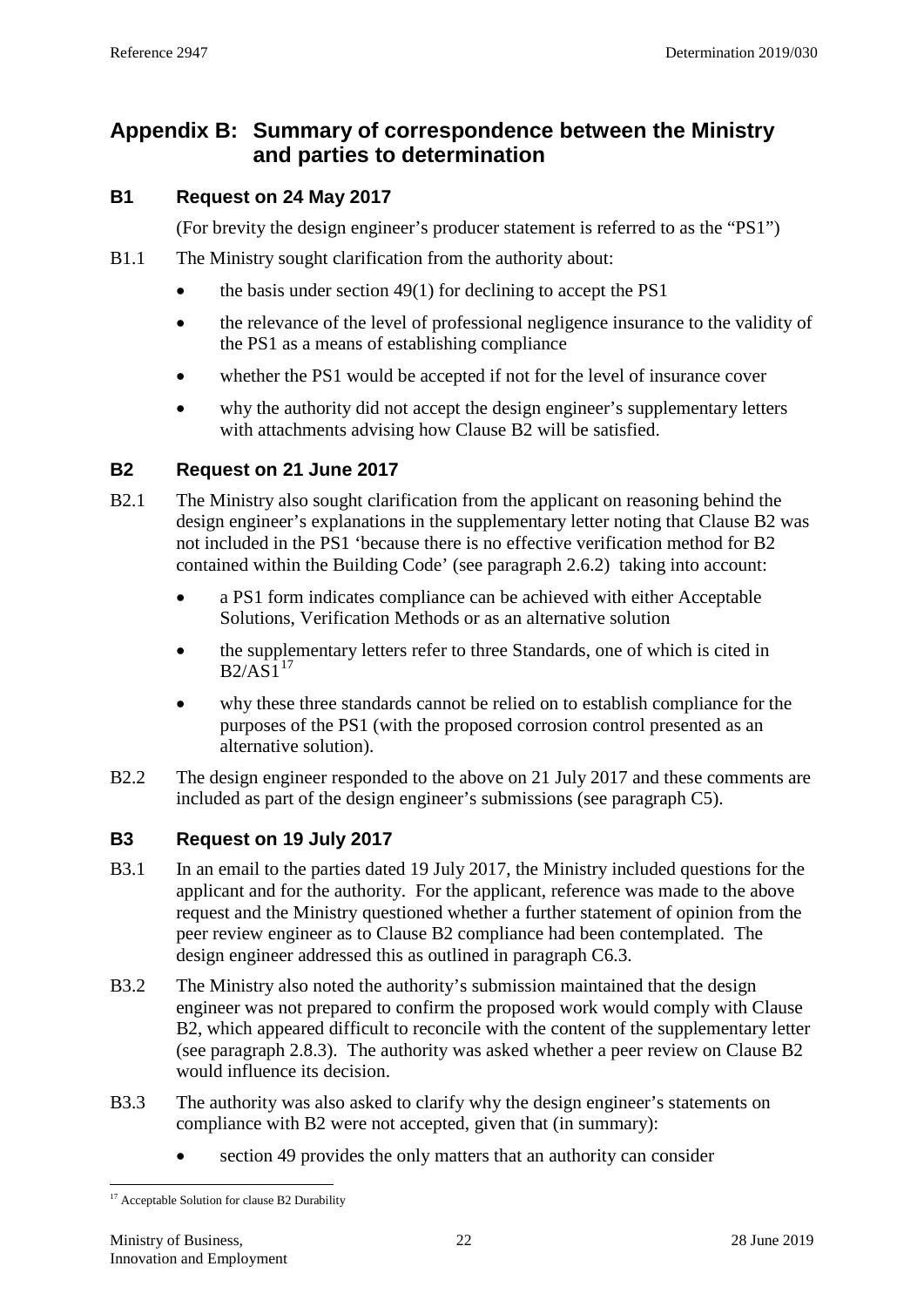- liability that may arise in the future is not relevant to a refusal under section 49
- the level of professional indemnity is also not relevant to a refusal under section 49
- providing required information is supplied, an authority is required to assess its adequacy regardless of the format of that information.

<span id="page-22-0"></span>(The authority's lawyer responded to the above on 25 July 2017 and these comments are included as part of its submissions).

#### **B4 Request on 1 August 2017**

- B4.1 The Ministry noted that although the applicant's submissions had set out 'pathways' by which compliance of the proposed work with Clause B2 was considered to have been met, the authority remained unsatisfied as to the adequacy of some elements.
- B4.2 Comments were therefore sought from the authority on the following (in summary):
	- The subject work is narrow in scope and the authority is asked to confirm what specific building element(s) it considers to be outside of the design engineer's statements regarding compliance with Clause B2.
	- IPENZ advice to members is that compliance with Clause B2 needs to be shown on a material-by-material basis and the Code of Ethical Conduct requires members to act within their competence.

(The authority's lawyer responded to the above on 8 August 2017 and those comments are included as part of its submissions.)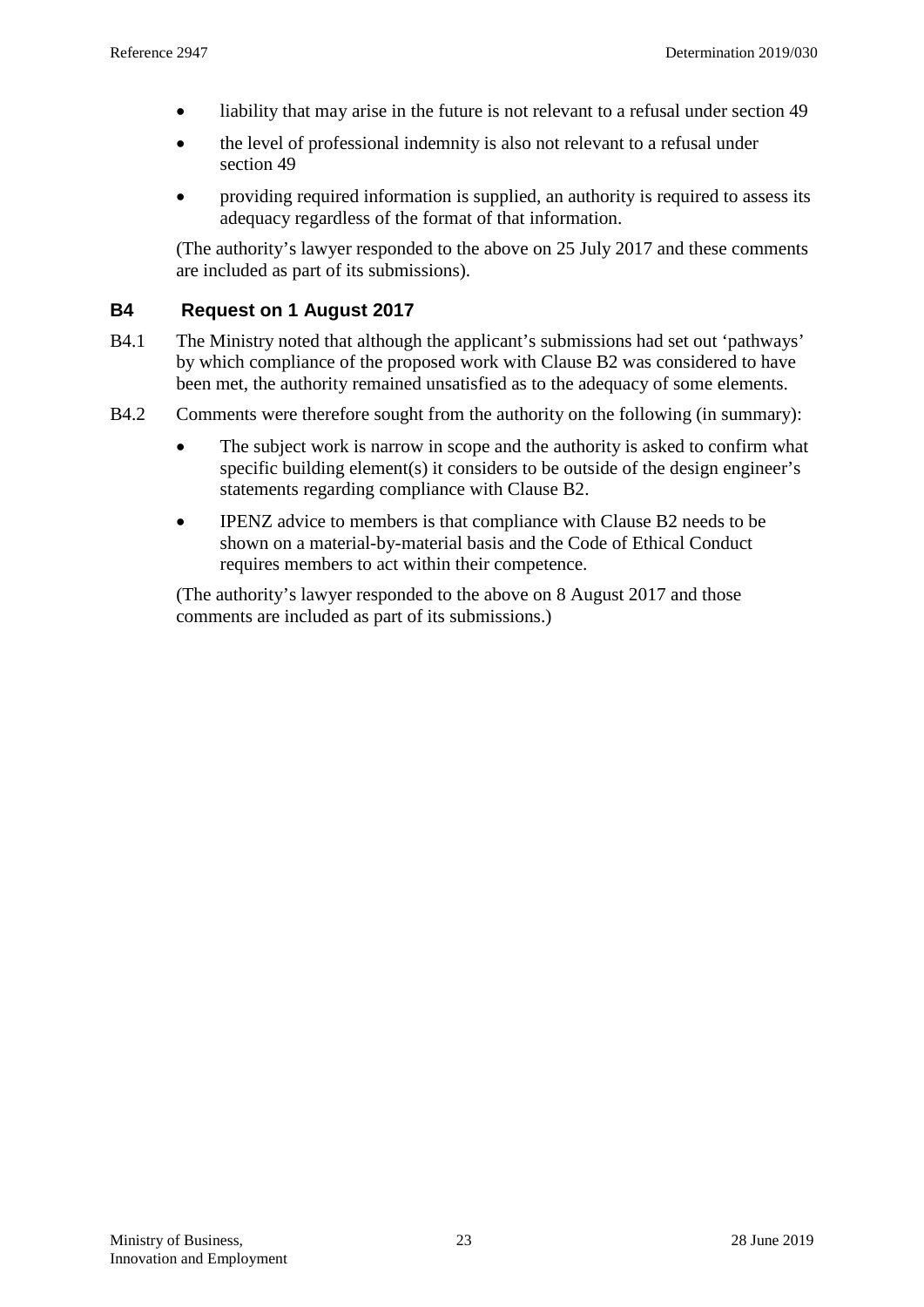## **Appendix C: Further submissions and responses to submissions**

### **C1 Response to the authority's submission**

- C1.1 On 21 July 2017 the applicant's lawyer responded to the authority's submission and included the following comments (in summary):
	- regarding the lack of in-house engineering expertise:
		- o accreditation requires the authority to ensure sufficient expertise to perform its building control functions
		- o the authority has chosen to transfer all risk and responsibility elsewhere, rather than to engage contractors to fill gaps in expertise
		- o the authority must actively consider the application and cannot indiscriminately rely on the design engineer for compliance
	- regarding the limitation of liability in the PS1:
		- o the issue is whether submitted information provides reasonable grounds for the authority to be satisfied as to expected code compliance
		- o given evidence provided by the design engineer, the authority cannot claim that it has insufficient grounds to be satisfied on code compliance
		- o the suggestion appears to be that if designers limit their liability then the authority is able to refuse building consent
		- o an objective judgement must be made according to the available evidence and all of the circumstances surrounding the situation
		- o such a judgement cannot be founded on transference of potential risk.
- C1.2 The applicant's lawyer concluded (in items 39 and 40) that:

The decision in this case by [the authority] to refuse to issue the building consent was not based on a proper application of section 49 of the Building Act 2004 and an appropriate exercise of [the authority's] statutory responsibilities. It is evident that [the authority] is seeking to take a passive role in performing its building control functions and seek to transfer risk entirely to [the design engineer].

Such a position is contrary to the legitimate expectation created by the regulatory framework that [the authority] will actively exercise a degree of oversight of building procedures in New Zealand.

#### **C2 Response to the applicant's response**

- C2.1 In a letter to the Ministry dated 25 July 2017, the authority's lawyer addressed the applicant's response to the authority's submission, noting that the submission 'essentially distils down to two points'. The lawyer included the following comments (in summary):
	- regarding the lack of in-house engineering expertise:
		- o it is unrealistic to expect expertise in specialist disciplines and producer statements are typically used as evidence of compliance
		- o the engagement of an engineering contractor would not change the result because IPENZ considers that engineers should not include clause B2 in a PS1
		- o the Act requires consent applications to be supported by adequate documentation and further information can be required by the authority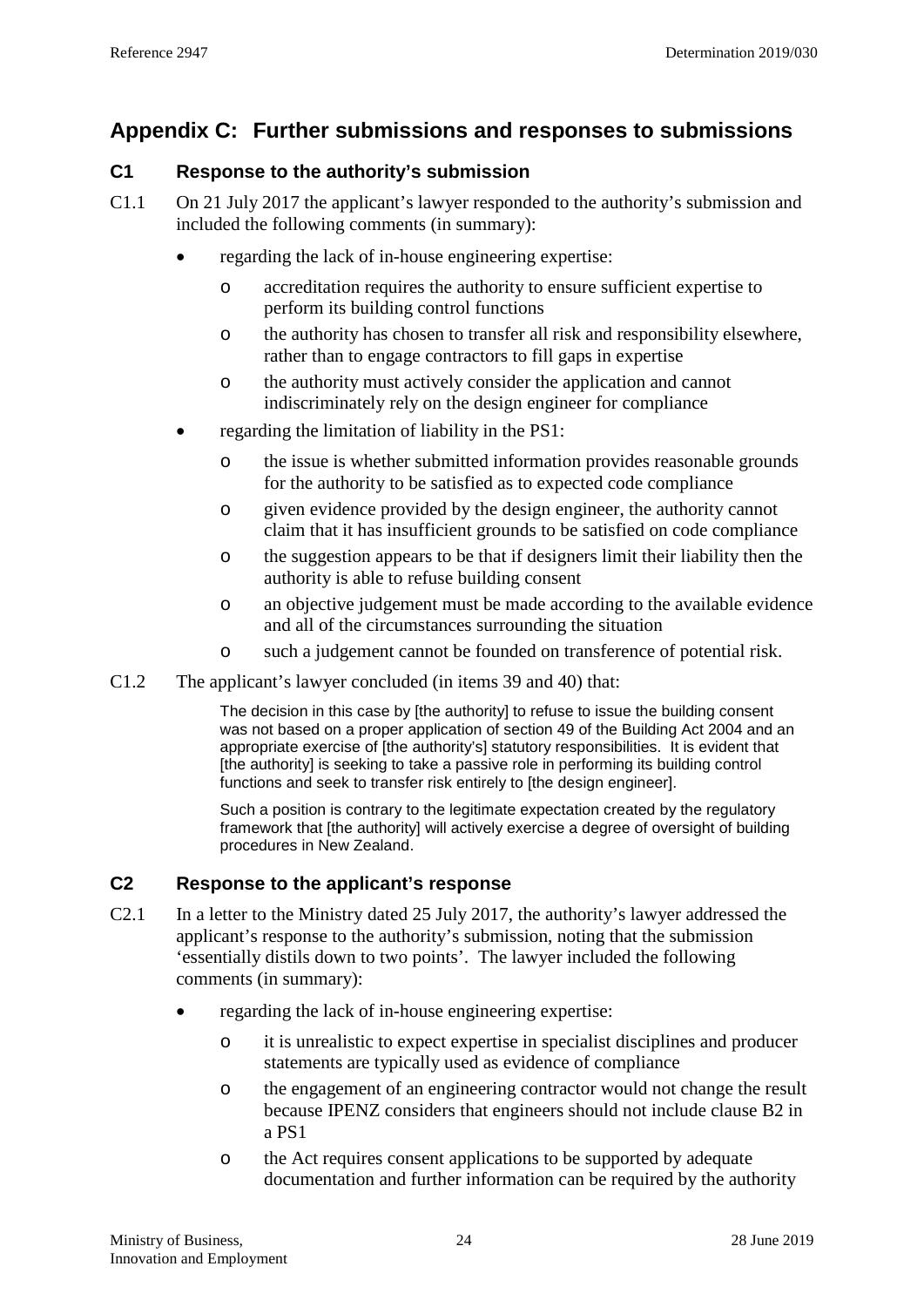- o the onus is on a consent applicant to satisfy as to compliance and not up to the authority to engage a contractor to bridge the gap between the design engineer's certification and the authority's requirements.
- regarding the sufficiency of evidence provided:
	- o the design engineer and IPENZ maintain that compliance with Clause B2 cannot be certified because there is no effective verification method
	- o if expert engineers cannot certify compliance, does that not indicate that they are not 'sure that the building work will comply with clause B2?'
	- o failing the design engineer changing position, the authority will accept a determination on the matter, but seeks clarification as to liability.

#### **C3 The authority's clarifications**

- C3.1 In a letter to the Ministry dated 25 July 2017, the authority's lawyer also responded to the Ministry's 19 July 2017 request (see paragraph [B3\)](#page-21-1). The responses generally repeated opinions expressed in earlier submissions and clarifications.
- C3.2 In a letter to the Ministry dated 8 August 2017, the authority's lawyer responded to the Ministry's 1 August 2017 comments (see paragraph [B4\)](#page-22-0) and also generally repeated opinions expressed in earlier submissions and clarifications.

## **Other submissions**

### **C4 Submission from IPENZ**

C4.1 The submission dated 21 July 2017 attached a copy of IPENZ 'Guidelines on Producer Statements<sup>, [18](#page-24-0)</sup> as a reflection of current good practice. IPENZ outlined its understanding of the dispute, noting that matters raised in the application 'have significant implications for the practice of structural engineers' and that the purpose of its submission was to provide:

> ...relevant background to the broader issues raised by this application and to set out IPENZ's position on the role of structural engineers in issuing documentation in relation to clause B2 of the Building Code.

- C4.2 In regard to the role of producer statements, comments included (in summary):
	- Producer statements signal the involvement of a competent practitioner and can assist authorities to establish compliance, but they have no statutory status.
	- Although an authority can decide on the level of its reliance, a producer statement should not be the only means of establishing compliance as the authority remains responsible for a decision based on reasonable grounds.
	- An authority cannot refuse to issue a building consent 'simply because it cannot be provided with a producer statement' and in such a case must assess compliance in another way.
	- Producer statements are expressions of professional opinion and:
		- o were not devised as a means of transferring risk and liability from the authority to an engineer
		- o are not product warranties or guarantees of compliance.

<span id="page-24-0"></span><sup>&</sup>lt;sup>18</sup> Version 3, January 2014, produced with the Association for Consulting Engineers New Zealand (ACENZ)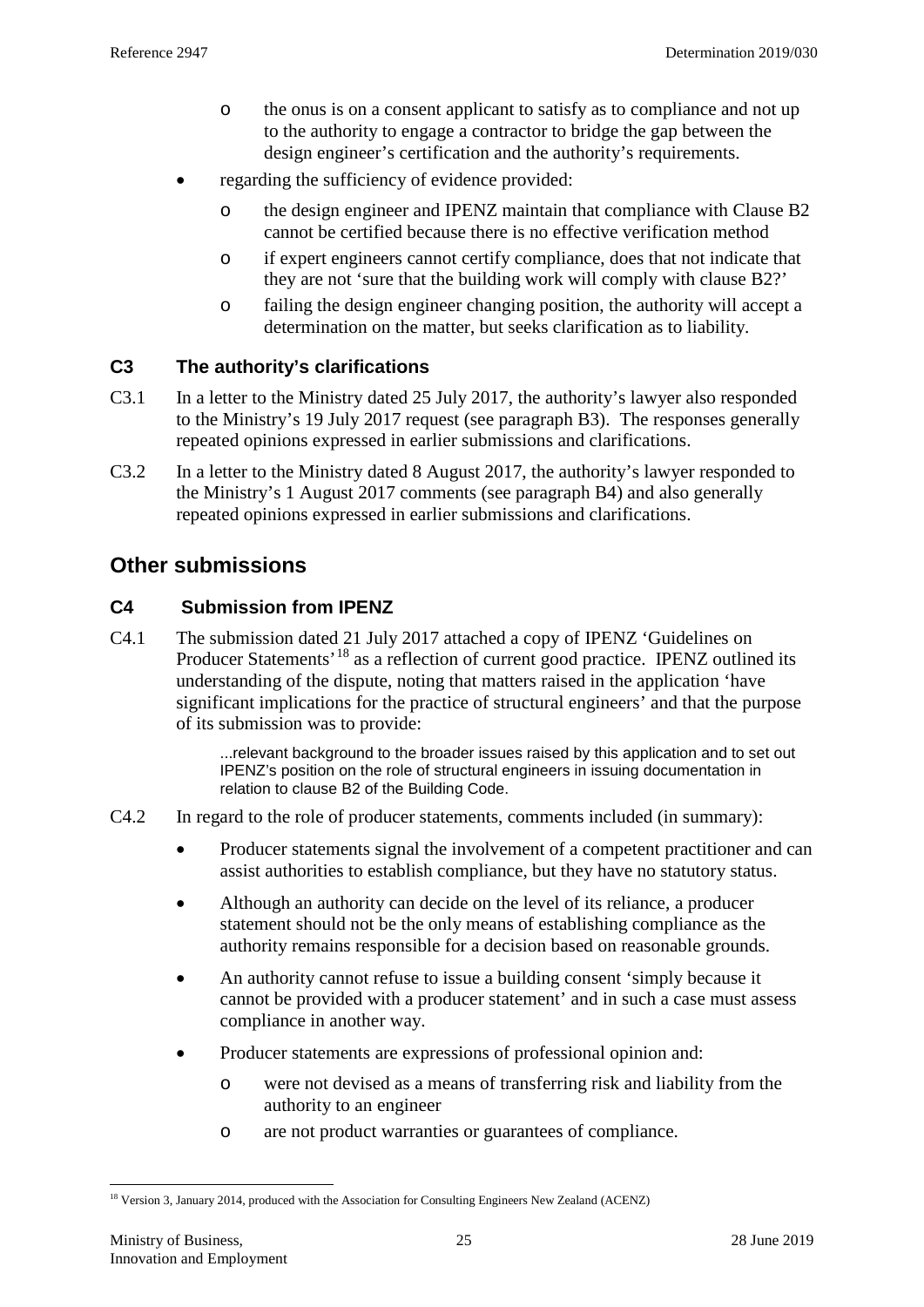- C4.3 In regard to professional liability, comments included (in summary):
	- The level of an engineer's insurance should have no direct relevance in assessing code compliance.
	- Limits on liability are not appropriate measures of the confidence to be placed in the work and cannot be a determining factor on whether proposed work will meet the performance requirements of the Building Code.
- C4.4 In regard to producer statements and Clause B2, comments included (in summary):
	- The code requires materials, components and construction methods to meet minimum durability periods and Clause B2 applies to all materials within a building, although an engineer influences only a small number of elements.
	- Ministry guidance includes a limited list of generic materials with associated standards, which meet durability requirements, but for other materials inservice history or laboratory testing is required to establish Clause B2 compliance.
	- Since July 2015, IPENZ has made it clear that engineers should not complete PS1s for Clause B2 to show "blanket" compliance when a range of materials have been specified in a design because:
		- o durability compliance has to be shown on a material by material basis
		- o a limited list of generic materials have been verified as B2 compliant
		- o the Clause B2 Verification Method (B2/VM1) requires proof of performance from specialist testing laboratories, but no proof is available for many materials
		- o there are no standards or guidance for any relevant materials available to use for alternative solutions, so an engineer must rely on an acceptable solution and/or proprietary information.
	- Outside the list of acceptable solutions, it is 'unreasonable and unacceptable to expect a design engineer to sign a producer statement' as to whether specified materials meet B2, or 'to carry any liability in that regard'.
	- A requirement that engineers make such an assertion 'would conflict with their obligation under the Code of Ethical Conduct to act within their competence.'
- C4.5 In regard to supplementary letters, comments included (in summary):
	- Engineers have been directed to provide a supplementary letter with the PS1 to 'summarise those materials specified in the design that they can show compliance with clause B2 for'.
	- This is believed to be the best interim solution as it allows the engineer to avoid certifying compliance for materials they are not competent to assess; and such letters are widely accepted by authorities.
	- If engineers are expected to verify durability compliance, 'this will have a significant impact on the sector and, in our view, will be unworkable given the current constraints of clause B2.'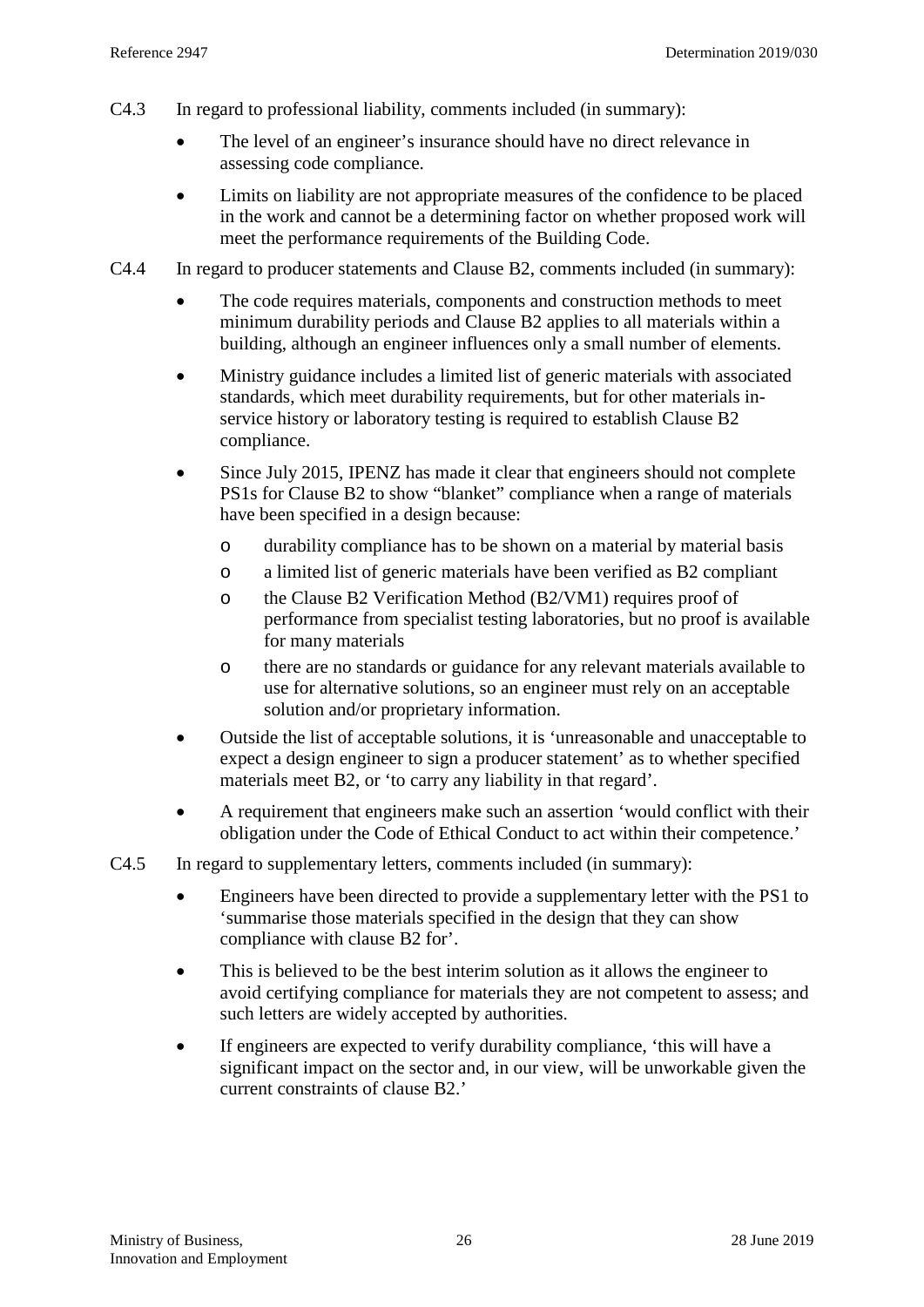#### <span id="page-26-0"></span>**C5 The design engineer's response to the authority's submission**

- <span id="page-26-1"></span>C5.1 On 21 July 2017, the design engineer responded to the authority's initial submission (see paragraph [3.2\)](#page-7-0). In regard to the consent documentation, comments included (in summary):
	- In order to act as a 'Building Consent Authority', the authority is required to hold the necessary expertise to review the information provided in the consent application, with additional expertise procured if necessary.
	- Calculations submitted on Clause B2 performance were prepared in accordance with the relevant provisions of compliance documents cited under section 22(1) and these provide the form of evidence required by the authority.
	- The authority's lawyer effectively says that calculations in accordance with relevant compliance documents can never satisfy the 'reasonable grounds' test.
	- While one material (concrete) is fully covered in B2/AS1, another (steel) is not. The highly corrosive marine environment also adds complexity for corrosion protection of the steel/concrete interface behind the weld plates.
	- The chosen approach was to set out relevant issues within supplementary letters, which follow the IPENZ recommended approach, and attaching the calculations to demonstrate compliance of the concrete and steel elements.
	- What the authority does not take into account is that all the applicant is seeking to do is 'to excavate behind a small number of existing galvanised weld plates to confirm (or otherwise) the sufficiency' of the existing coatings.
	- Where found inadequate for its remaining life, the follow-on reinstatement works will include enhancements of the original corrosion coating to achieve its remaining life.
- C5.2 In regard to limitation of liability, comments included (in summary):
	- The limitation of liability follows recognised practice within the engineering profession and the PS1 uses IPENZ standard wording that states the engineer holds a specified level of professional indemnity cover.
	- It would be unrealistic and misleading to suggest that an engineer held unlimited levels of professional indemnity cover when clearly it does not.
	- The assertion that the limit of indemnity suggests that the engineer doubts the reliability of the statement 'goes to the very heart of our professional integrity', as there is 'absolutely no linkage' between these issues.
	- Although not relevant to the evaluation of code compliance, the insurance level was set at a reasonable pre-estimate of the likely cost of reinstatement, should there be a structural failure arising from the building work.

### **C6 The design engineer's responses to requests for clarification**

C6.1 The Ministry's 21 June 2017 email requested clarification of reasoning behind the supplementary letters, which state: 'Structural steelwork protection (where this is required) to be upgraded from that existing has been specified in accordance with NZS 3404 and AS/NZS 2312' and add that 'the attached calculations demonstrate that the proposed work will comply via these Standards'.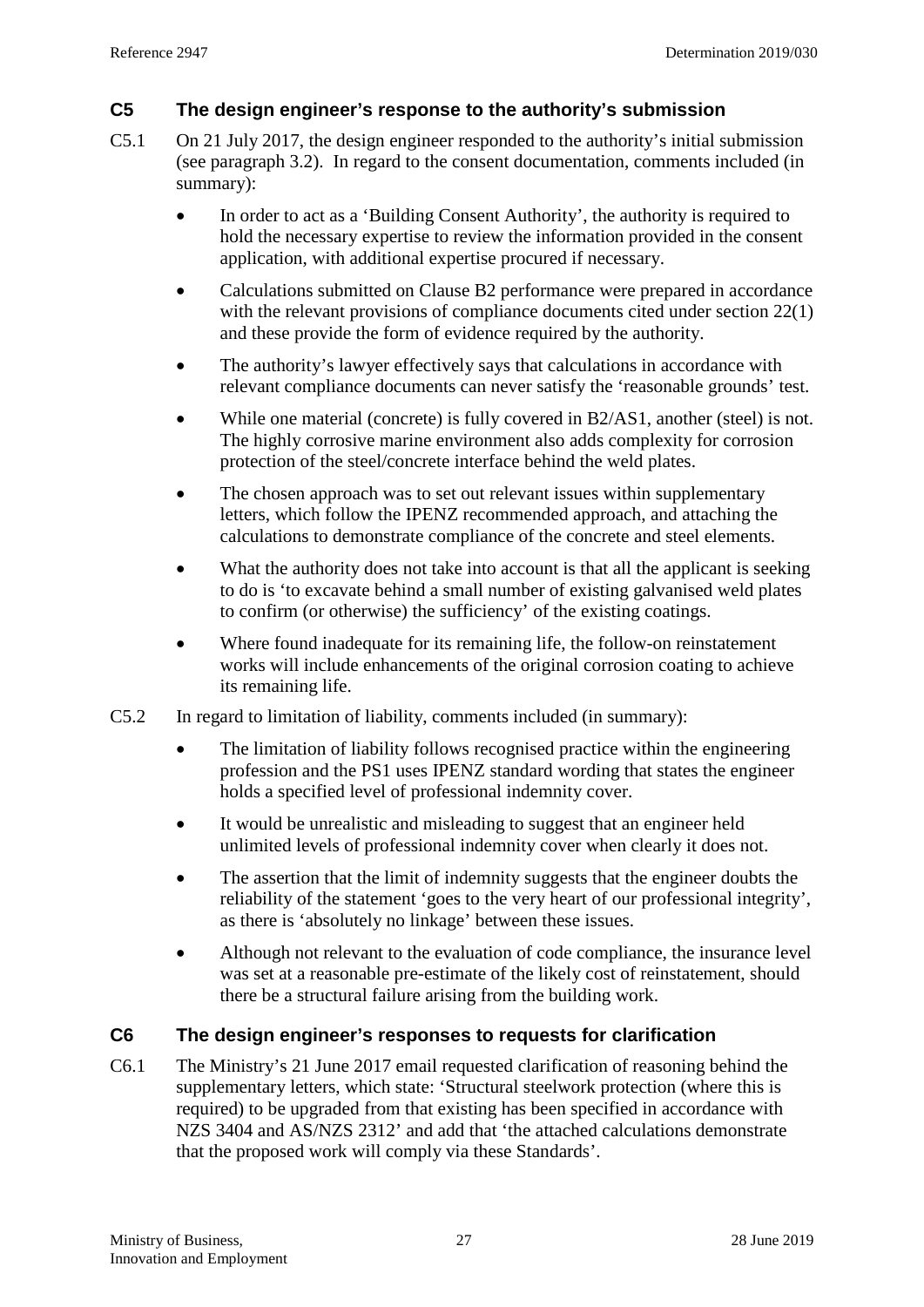- <span id="page-27-1"></span>C6.2 In his letter dated 24 July 2017, the design engineer's comments additional to those outlined in Paragraph [C5.1](#page-26-1) included (in summary):
	- The Act provides for code compliance to be met via appropriate Acceptable Solutions, Verification Methods or alternative solutions. An authority cannot demand a higher level of verification.
	- If a proposal does not satisfy an Acceptable Solution or Verification Method it must be assessed as an alternative solution – which does not of itself create any 'gap' in the compliance framework as alleged by the authority.
	- Calculations attached to the supplementary letters demonstrate compliance of the concrete and the steel corrosion coatings.
	- The calculations for steel corrosion protection rely on NZS 3404, which is not referenced in B2/AS1 but is referenced in B1/VM1. NZS 3404 in turn references AS/NZS 2312 and states compliance with AS/NZS 2312 will comply with Clause B2 of the Building Code.
	- The calculations establish compliance with NZS 3404, which provides compliance with Clause B2. It is therefore 'quite wrong' for the authority to refuse to accept calculations prepared in accordance with B1/VM1.
- <span id="page-27-2"></span>C6.3 The Ministry's email of 19 July 2017 questioned whether a further statement of opinion from the peer review engineer as to Clause B2 compliance had been contemplated. The design engineer noted that (in summary):
	- this would have been offered had it been requested, but the authority's refusal of 13 April 2017 'effectively cut off any opportunity' to make such a proposal
	- notwithstanding that, any opinion offered by the peer review engineer 'would have been issued with the same general PS form and with the same 'limited liability' condition' as the previous PS2 – Design Review of 17 March 2017.

### **C7 The design engineer's response to ENZ's submission of 17 April 2018**

- C7.1 The design engineer responded to ENZ's submission of 17 April 2018 on the second draft determination, noting that (in summary):
	- ENZ 'is seeking a high level solution to the reality' that B2/AS1 does not currently cover common durability issues such as corrosion coatings for structural steelwork.'
	- ENZ is conceding to the Ministry's view in the second draft that the consent application should be treated by the authority (in making a new decision) as an B2 alternative solution proposal 'solely to advance their main argument' that the Ministry needs to revise the current B2/AS1 citation.
	- If the Ministry's view expressed in the second draft becomes the norm 'it would be unwise' for structural engineers to 'provide peer review opinions on B2 compliance for structural steelwork' based on NZS3404:1997.

### <span id="page-27-0"></span>**C8 ENZ's request for clarification on indirect citing of standards**

C8.1 Whilst generally supporting the third draft determination, on 15 May 2018, ENZ added that further guidance would be appreciated in regard to compliance pathways described in paragraphs 8.9 and 8.10 of the third draft, noting (in summary):